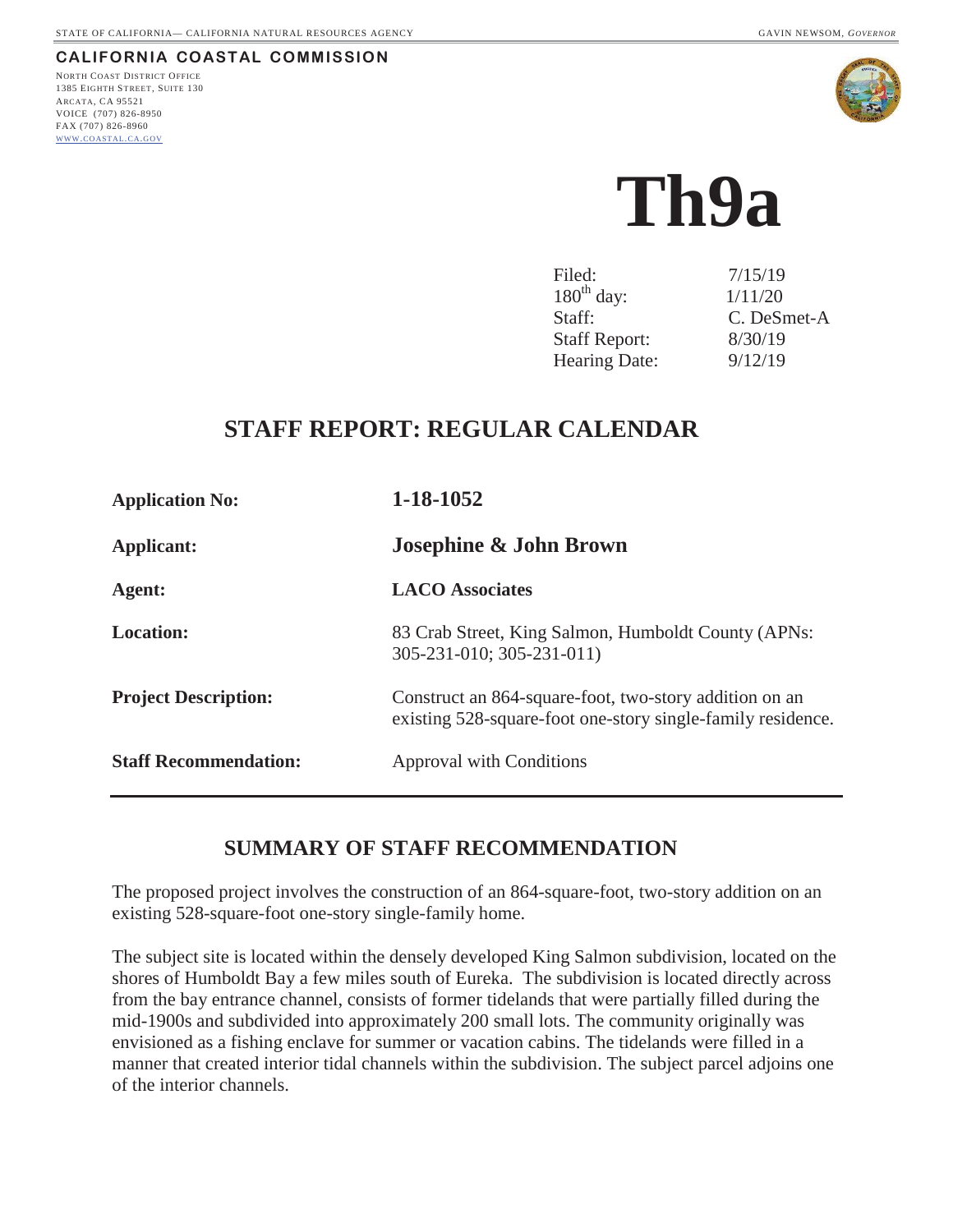The major Coastal Act issue raised by this application is whether the proposed development would be constructed in a manner that would protect it from flood hazards consistent with Section 30253 of the Coastal Act.

The project has been designed to locate the habitable portions of the addition on the second floor at an elevation higher than the project inundation level associated with the 100-year wave uprush, taking into account projected sea level rise over the economic life of the development.

Staff recommends Special Condition No. 1 to require final plans and construction to conform to the proposed hazard mitigation measures including but not limited to: (1) locating the habitable portions of the structure on the second floor at an elevation above the maximum flood elevation and above a ground floor storage, bathroom, and laundry space; (2) constructing first floor walls composed of reinforced concrete columns and break-away walls to accommodate flood waters without collapsing the structure; and (3) elevating and attaching to the concrete portions of the first floor walls all mechanical and utility installations and cabinets for the storage of hazardous materials (e.g. paints and solvents).

Staff believes that the project, as conditioned, includes all feasible mitigation measures necessary to find the project consistent with the Coastal Act's policies requiring minimization of flood hazards risks and the protection of visual resources, nearby environmentally sensitive habitat areas, water quality, and public access.

Commission staff therefore recommends **approval** of coastal development permit application 1- 18-1052, as conditioned. The motion to adopt the staff recommendation is found on page 4.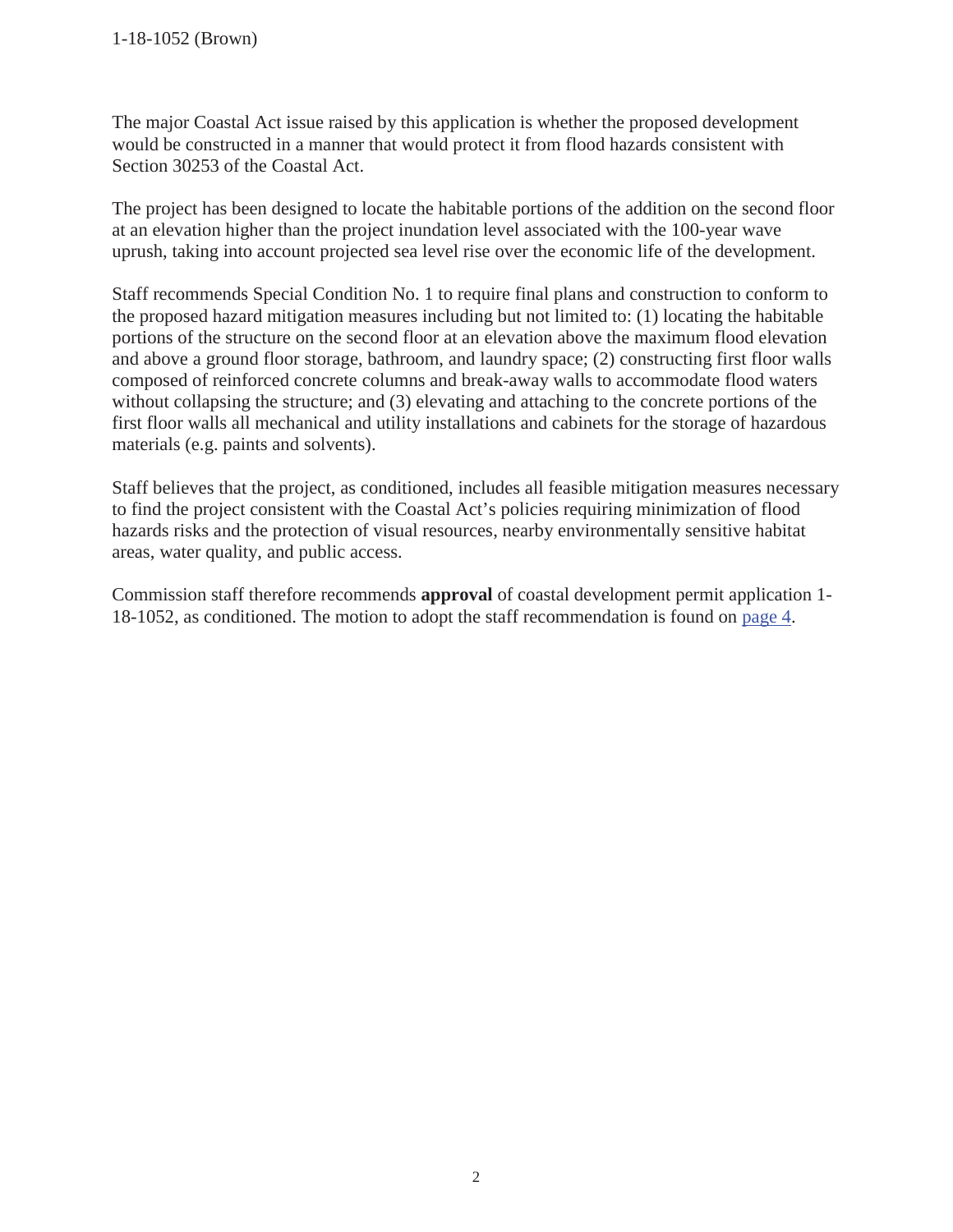# **TABLE OF CONTENTS**

| I.   |  |
|------|--|
| Π.   |  |
| III. |  |
| IV.  |  |
|      |  |
|      |  |
|      |  |
|      |  |
|      |  |
|      |  |
|      |  |
|      |  |
|      |  |
|      |  |

#### **EXHIBITS**

**Exhibit 1 – Regional Location Map** 

**Exhibit 2 – Site Vicinity Map** 

**Exhibit 3 – Project Description (Revised)** 

**Exhibit 4 – Plans & Elevations** 

**Exhibit 5 – Site Photos** 

**Exhibit 6 – Wave Uprush & SLR study** 

**Exhibit 7 – [Revised Runoff Control & Debris Disposal Plan \(Excerpt\)](https://documents.coastal.ca.gov/reports/2019/9/th9a/th9a-9-2019-exhibits.pdf)** 

**Exhibit 8 – Geologic Soils Report (Excerpt)**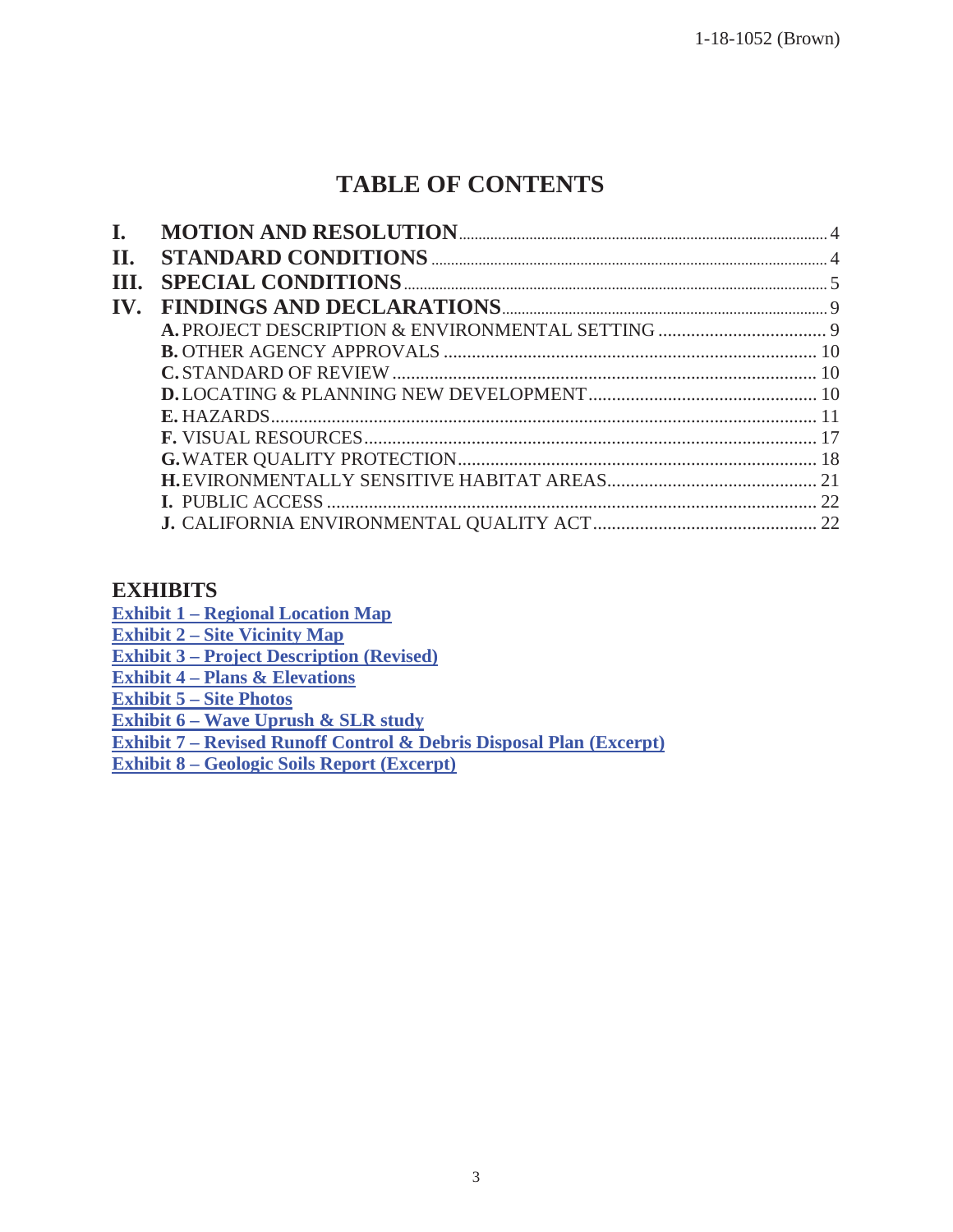## **I. MOTION AND RESOLUTION**

The staff recommends that the Commission adopt the following resolution:

#### **Motion:**

*I move that the Commission approve Coastal Development Permit 1-18-1052 pursuant to the staff recommendation.* 

Staff recommends a **YES** vote on the foregoing motion. Passage of this motion will result in approval of the permit as conditioned and adoption of the following resolution and findings. The motion passes only by affirmative vote of a majority of the Commissioners present.

#### **Resolution:**

*The Commission hereby approves a coastal development permit for the proposed development and adopts the findings set forth below on grounds that the development as conditioned will be in conformity with the policies of Chapter 3 of the Coastal Act. Approval of the permit complies with the California Environmental Quality Act because either 1) feasible mitigation measures and/or alternatives have been incorporated to substantially lessen any significant adverse effects of the development on the environment, or 2) there are no further feasible mitigation measures or alternatives that would substantially lessen any significant adverse impacts of the development on the environment.* 

## **II. STANDARD CONDITIONS**

This permit is granted subject to the following standard conditions:

- **1. Notice of Receipt and Acknowledgment**. The permit is not valid and development shall not commence until a copy of the permit, signed by the permittee or authorized agent, acknowledging receipt of the permit and acceptance of the terms and conditions, is returned to the Commission office.
- **2. Expiration**. If development has not commenced, the permit will expire two years from the date on which the Commission voted on the application. Development shall be pursued in a diligent manner and completed in a reasonable period of time. Application for extension of the permit must be made prior to the expiration date.
- **3. Interpretation**. Any questions of intent of interpretation of any condition will be resolved by the Executive Director or the Commission.
- **4. Assignment**. The permit may be assigned to any qualified person, provided assignee files with the Commission an affidavit accepting all terms and conditions of the permit.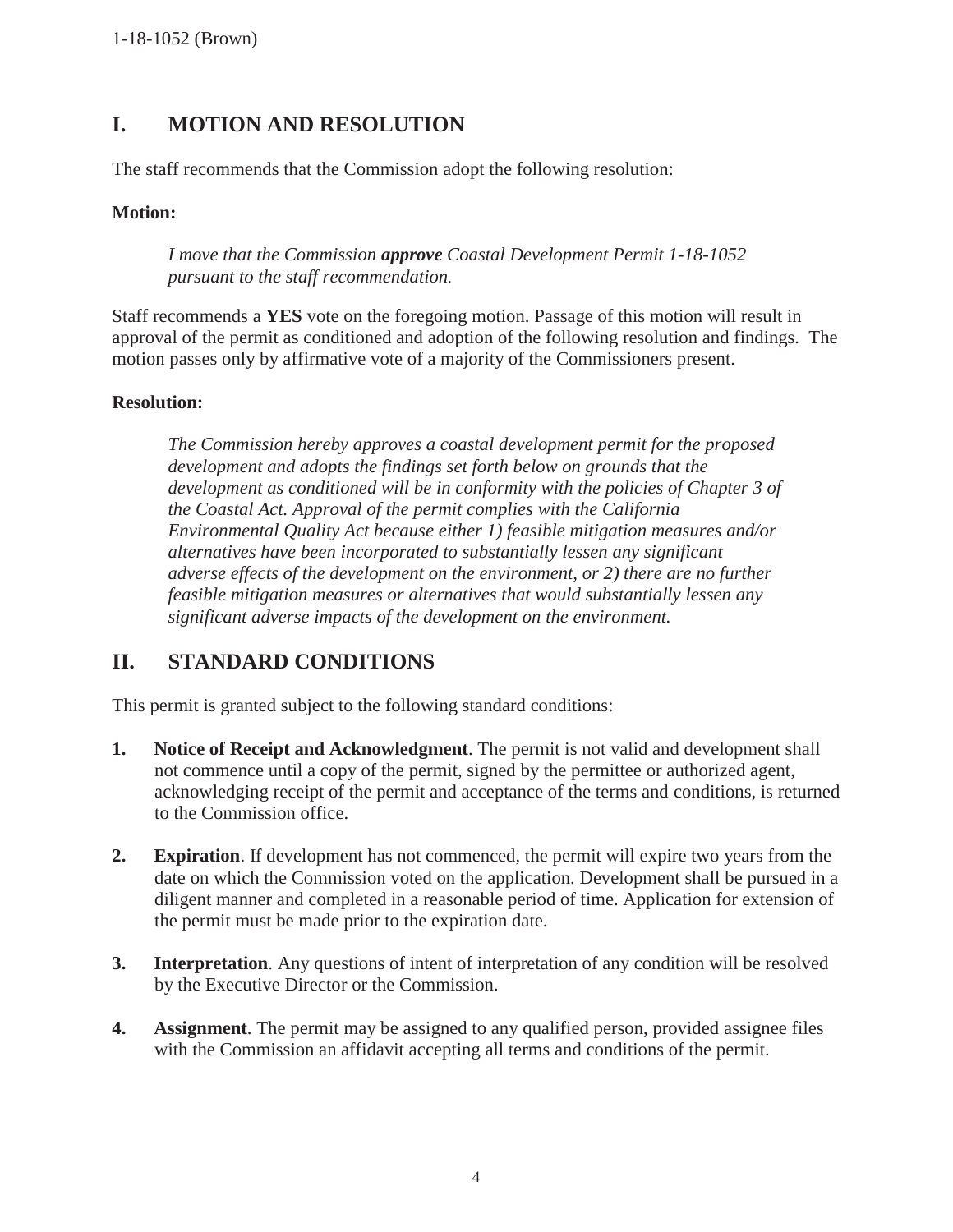**5. Terms and Conditions Run with the Land**. These terms and conditions shall be perpetual, and it is the intention of the Commission and the permittee to bind all future owners and possessors of the subject property to the terms and conditions.

## **III. SPECIAL CONDITIONS**

This permit is granted subject to the following special conditions:

- **1. Final House Plans.** PRIOR TO ISSUANCE OF THE COASTAL DEVELOPMENT PERMIT, the applicant shall submit for review and written approval of the Executive Director, full-size scaled Final House plans in substantial compliance with those submitted to the Commission on March 7, 2019.
	- A. The residential design, including the first floor elevations, shall be consistent with draft plans submitted to the Commission on March 7, 2019.
	- B. The plans shall incorporate the following proposed hazard mitigation measures:
		- (i) Installation of the finished floor elevation of the second story at least 9 feet (2.74 meters) above the ground elevation of the parcel and at an elevation at least 19.5 feet (5.94 meters) NAVD 88 which is 5.6 feet (1.7 meters) above the estimated combined 100-year sea level rise and wave uprush scenario;
		- (ii) Storage cabinets for hazardous materials (e.g., paint, solvents) shall be attached to the concrete portions of the first floor walls of the addition at as high an elevation as feasible;
		- (iii) All mechanical and utility installations shall be attached to the concrete portions of the first floor walls of the addition at as high an elevation as feasible;
		- (iv) The first floor walls of the addition shall be a combination of Engineered Concrete Masonry Unit (CMU) columns engineered to withstand the force of flood waters and engineered 'breakaway walls' designed substantially similar to those described in the "FEMA Technical Bulletin Number 9: Design and Construction Guidance for Breakaway Walls, dated August 2008"; and
		- (v) Use of the lower (ground) floor of the addition shall be limited to storage space, laundry facilities, a bathroom, hallways and unfinished space as proposed.
	- C. The permittee shall undertake development in accordance with the approved final plan. Any proposed changes to the approved final plan shall be reported to the Executive Director. No changes to the approved final plan shall occur without a Commission approved amendment to this coastal development permit, unless the Executive Director determines that no amendment is legally required.
- **2. Restrictions on Use of Lower Floor.** Use of the lower (ground) floor of the addition shall be limited to storage space, laundry facilities, a bathroom, and unfinished space as proposed. No use of the lower (ground) floor for other purposes shall occur without an amendment to CDP 1-18-1052 from the Commission.

#### **3. Minimization of Geologic Hazards.**

A. All recommendations of the geologic soils report titled "R-2 Geologic Soils Report, Assessor's Parcel numbers 305-231-010 and 305-231-011," prepared by Gary L. Manhart, CEG 2651 and dated April 5, 2018 shall be adhered to including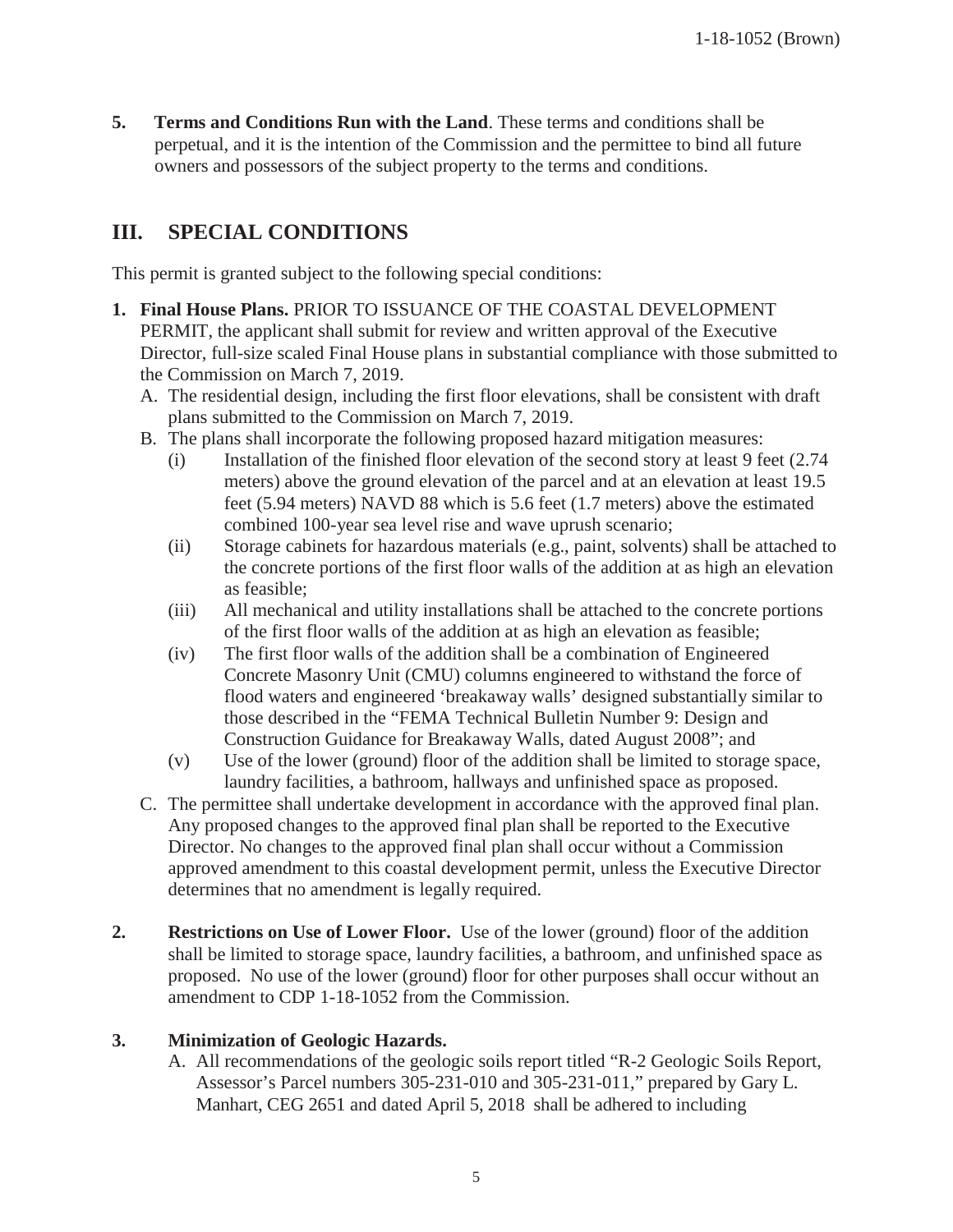recommendations for site preparation, structural fills, compaction standards, seismic design parameters, foundation design, pavement subgrade preparation, drainage, and all other recommendations. **PRIOR TO ISSUANCE OF THE COASTAL DEVELOPMENT PERMIT**, the applicant shall submit, for the Executive Director's review and approval, evidence that an appropriate licensed professional has reviewed and approved all final design, construction, grading, and drainage plans and certified that each of those final plans is consistent with all of the recommendations specified in the above-referenced geologic hazard report.

- B. The permittee shall undertake development in accordance with the approved final plans. Any proposed changes to the approved final plans shall be reported to the Executive Director. No changes to the approved final plans shall occur without a Commission amendment to this coastal development permit, unless the Executive Director determines that no amendment is legally required.
- **4.** Assumption of Risk. By acceptance of this permit, the applicant acknowledges and agrees: (a) that the site may be subject to hazards from earthquakes, liquefaction, erosion, flooding, extreme high tides, storm surges, and tsunami wave run up; (b) to assume the risks to the applicant and the property that is the subject of this permit of injury and damage from such hazards in connection with this permitted development; (c) to unconditionally waive any claim of damage or liability against the Commission, its officers, agents, and employees for injury or damage from such hazards; and (d) to indemnify and hold harmless the Commission, its officers, agents and employees with respect to the Commission's approval of the project against any and all liability, claims, demands, damages, costs (including costs and fees incurred in defense of such claims), expenses, and amounts paid in settlement arising from any injury or damage due to such hazards.
- **5. Future Development Restriction.** This permit is only for the development described in coastal development permit (CDP) 1-18-1052. Pursuant to Title 14 California Code of Regulations (CCR) Section 13250(b)(6), the exemptions otherwise provided in Public Resources Code (PRC) Section 30610(a) shall not apply to the development governed by the CDP 1-18-1052. Accordingly, any future improvements to the development authorized by this permit shall require an amendment to CDP 1-18-1052 from the Commission or shall require an additional CDP from the Commission or from the applicable local government according to a certified Land Use Plan or Local Coastal Plan. In addition thereto, an amendment to CDP 1-18-1052 from the Commission or an additional CDP from the Commission shall be required for any repair or maintenance identified as requiring a permit in PRC Section 30610(d) and Title 14 CCR Sections 13252(a)-(b).
- **6. Deed Restriction.** PRIOR TO ISSUANCE OF THIS COASTAL DEVELOPMENT PERMIT, the applicant shall submit to the Executive Director for review and written approval documentation demonstrating that the landowner has executed and recorded a deed restriction, in a form and content acceptable to the Executive Director: (1) indicating that, pursuant to this permit, the California Coastal Commission has authorized development on the subject property, subject to terms and conditions that restrict the use and enjoyment of that property (hereinafter referred to as the "Standard and Special Conditions"); and (2) imposing all Standard and Special Conditions of this permit as covenants, conditions and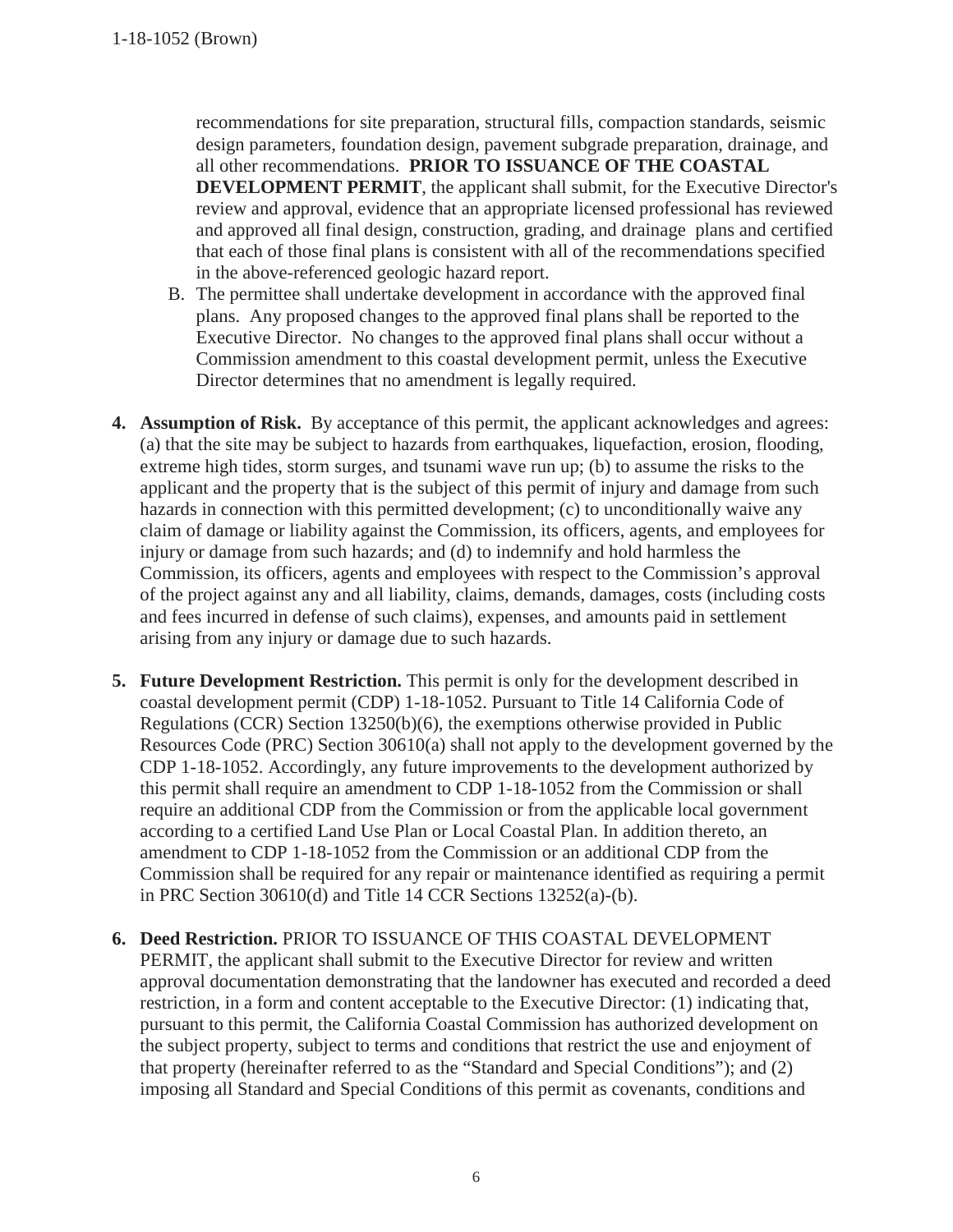restrictions on the use and enjoyment of the Property. The deed restriction shall include a legal description of the applicant's entire parcel or parcels. The deed restriction shall also indicate that, in the event of an extinguishment or termination of the deed restriction for any reason, the terms and conditions of this permit shall continue to restrict the use and enjoyment of the subject property so long as either this permit or the development it authorizes, or any part, modification, or amendment thereof, remains in existence on or with respect to the subject property.

#### **7. Final Post-Construction Runoff Treatment Plan**

- A. PRIOR TO ISSUANCE OF THIS COASTAL DEVELOPMENT PERMIT, the applicant shall submit a run-off treatment plan to the Executive Director for review and approval.
	- (i) The runoff control plan shall demonstrate that:
		- (a) Runoff from the project shall not increase sedimentation into coastal waters; and
		- (b) Runoff from the roof of the addition shall be collected and conveyed into vegetated areas for biofiltration and/or dispersal into the ground through a French drain to avoid sedimentation either on or off the site, and provide for bio-filtration treatment of pollutants entrained in runoff.
	- (ii) The plan shall include, at a minimum, the following components:
		- (a) A narrative report describing all permanent runoff control measures to be installed;
		- (b) A site plan showing finished grades (at 1-foot contour intervals) and the location of all permanent runoff control measures, including, but not limited to roof downspouts and drainage lines to convey runoff from the roof of the addition to the vegetated areas where biofiltration to remove pollutants from the runoff will occur and/or to the French drain where dispersal of the runoff into the ground will occur;
		- (c) A schedule for installation and removal of the runoff control measures;
		- (d) Downspouts and other drainage features shall be designed to direct roof runoff from the addition away from the tidal channel to the yard area at the front of the property for discharge into a grassy swale for biofiltration and/or dispersal into the ground through a French drain; and
		- (e) A biofiltration area planting plan showing the vegetation to be planted for any biofiltration area to be used, indicating the species to be planted, the number of plant specimens to be planted, and the specific locations where the plant specimens will be planted.
- B. The applicant shall undertake development in accordance with the approved final plan. Any proposed changes to the approved final plan shall be reported to the Executive Director. No changes to the approved final plan shall occur without a Commission amendment to this coastal development permit unless the Executive Director determines that legally no amendment is required.

#### **8. Debris Disposal Plan.**

A. All recommendations of the proposed "5.0 Debris Disposal Plan" portion of the Runoff Control and Debris Disposal Plan contained in the revised technical memorandum dated January 3, 2019, and prepared by Vanessa S. Davis, Assistant Geologist for LACO shall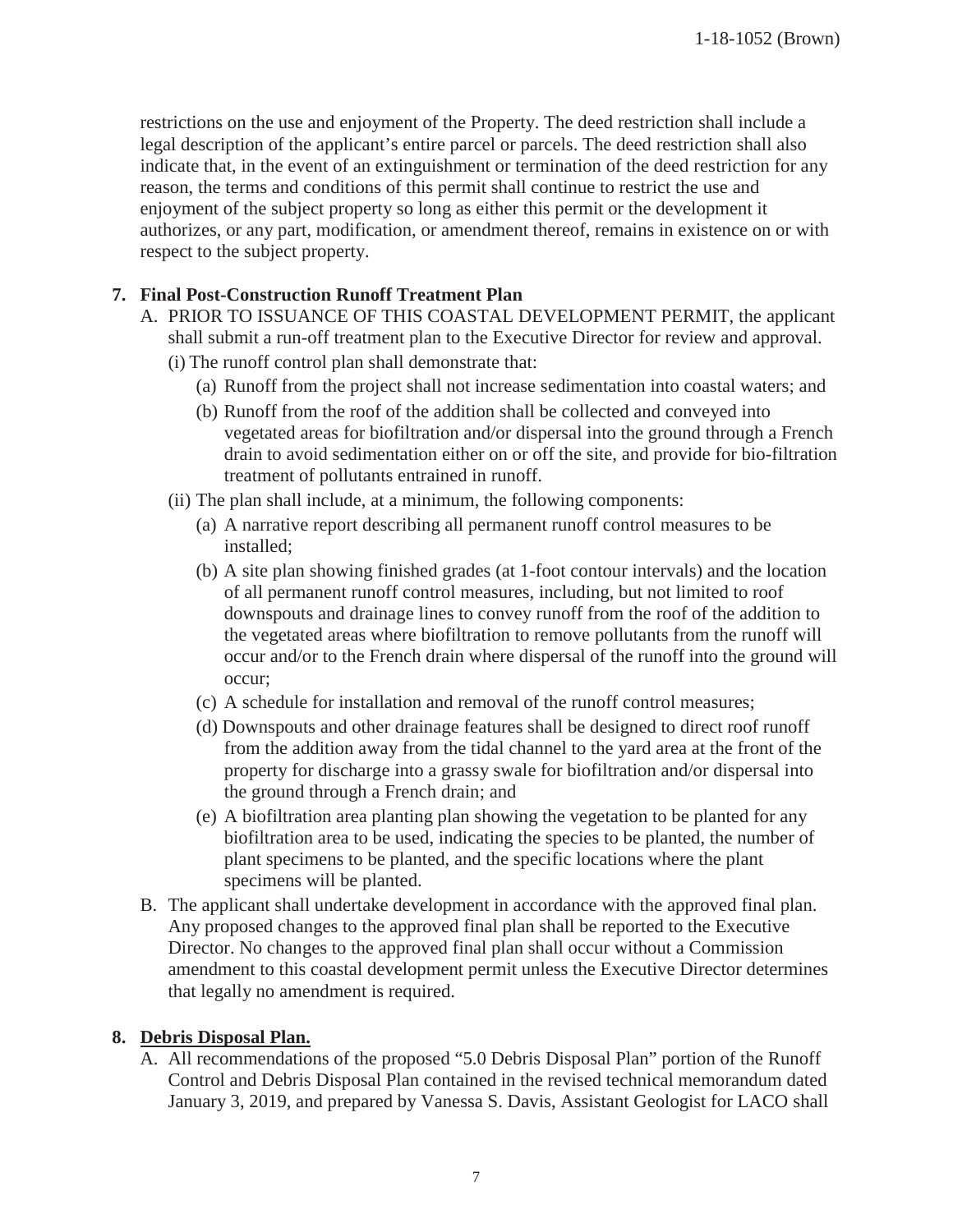be adhered to including recommendations in the event that construction debris is required to be stored on-site for longer than 24 hours it will be covered in the staging area and bermed with fiber rolls to prevent potential runoff. Any vegetative debris shall be disposed of at a green waste area.

B. The permittee shall undertake development in accordance with the submitted debris disposal plan. Any proposed changes to the submitted plan shall be reported to the Executive Director. No changes to the submitted plan shall occur without a Commission amendment to this coastal development permit, unless the Executive Director determines that no amendment is legally required.

#### **9. Construction Runoff Control Plan.**

- A. All recommendations of the proposed "3.0 Runoff Control" portion of the Runoff Control and Debris Disposal Plan contained in the revised technical memorandum dated January 3, 2019, and prepared by Vanessa S. Davis, Assistant Geologist for LACO shall be adhered to including: (1) recommendations to schedule construction activities during the dry season (April  $15^{th}$ - October  $15^{th}$ ); (2) use of erosion control or soil stabilization measures, use of sediment controls including certain additional Best Management Practices (BMPs) from the California Stormwater BMP Handbook including (a) EC-1, Scheduling, (b) SE-1, Silt Fence, (c) SE-5, Fiber Rolls, (d) SE-7, Street Sweeping/Vacuuming, (e) WM-5, Waste Management; and (3) spill prevention controls, including but not limited to BMP WM-4, Spill Prevention and Control.
- B. The permittee shall undertake development in accordance with the submitted plan. Any proposed changes to the approved final plan shall be reported to the Executive Director. No changes to the approved final plan shall occur without a Commission amendment to this coastal development permit, unless the Executive Director determines that no amendment is legally required.
- **10. Landscaping Restrictions.** The permittee shall comply with the following landscapingrelated restrictions:
	- A. Only native and/or non-invasive plant species shall be planted as part of the project landscaping. No plant species listed as problematic and/or invasive by the California Native Plant Society, the California Invasive Plant Council, or as may be identified from time to time by the State of California, shall be employed or allowed to naturalize or persist on the site (see http://www.cal-ipc.org/paf/). No plant species listed as a "noxious weed" by the governments of the State of California or the United States shall be planted within the property (see

http://www.cdfa.ca.gov/plant/ipc/encycloweedia/encycloweedia\_hp.htm, http://www.invasivespeciesinfo.gov/plants/main.shtml, and http://plants.usda.gov/java/noxious); and

- B. Rodenticides containing any anticoagulant compounds, including, but not limited to, Bromadiolone, or Diphacinone shall not be used.
- **11. Lighting Limitation.** All exterior lighting attached to the authorized structure shall be lowwattage and downcast shielded such that no glare will be directed beyond the bounds of the property or into nearby coastal waters.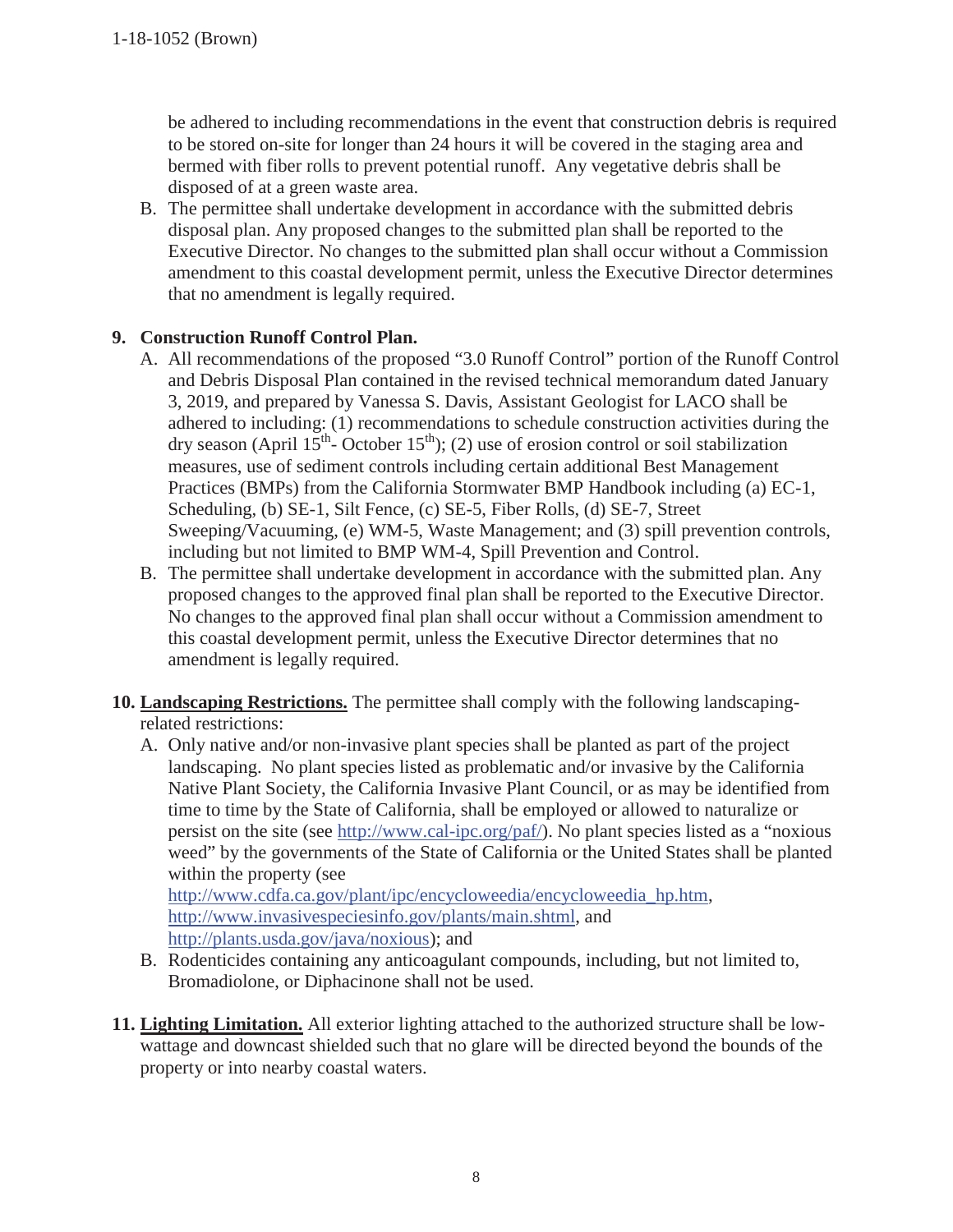## **IV. FINDINGS AND DECLARATIONS**

The Commission hereby finds and declares as follows:

#### **A. PROJECT DESCRIPTION & ENVIRONMENTAL SETTING**

The applicant proposes to construct an 864-square-foot two-story addition (with a 432-squarefoot total footprint) to an existing 528-square-foot single-family residence. The first floor area of the addition will be limited to a non-habitable (unconditioned) space which will include a storage area, laundry, and an expanded bathroom. The habitable space on the second floor is a301 square-foot bedroom. The project plans are attached as Exhibit 4.

The design of the house addition incorporates certain measures to reduce and/or minimize flood risks. The habitable portions of the addition on the second story will be at a finished floor elevation of 18.5 feet above sea level, which is above the estimated maximum flood elevation during the life of the structure taking into account wave uprush and sea level rise. The first floor walls would be constructed of a combination of reinforced concrete columns that can withstand flood flows and breakaway walls designed to literally break away during a flood to allow flood waters to pass through the lower floor of the structure. Finally, all mechanical and utility installations as well as cabinets housing hazardous materials would be attached to the walls and elevated above the floor.

The project site is located on two parcels totaling 0.12 acres in size, with an existing 528 squarefoot single-family residence, 100-square-foot detached shed, 410-square-foot deck, and 310 square-foot dock on the south side of Crab Street (APNs: 305-231-010 and 305-231-011) in the King Salmon area of Humboldt County, south of Eureka (Exhibit #). The topography is relatively flat and the elevation of the site is at approximately 10 to 11 feet above mean sea level. The property is served by local utilities, with water supplied by the Humboldt Bay Municipal Water District (HBMWD) and wastewater services is supplied by Humboldt Community Services District (HCSD).

The subdivision of King Salmon is located on the shores of Humboldt Bay, south of Eureka, directly across from the entrance channel of Humboldt Bay (Exhibit 2). For the most part, King Salmon consists of former tidelands that were partially-filled during the mid-1900s and later divided, mostly into 25-foot-wide lots that were originally used for resort cabins. The tidelands were filled in a manner that left interior tidal channels within the subdivision. Most of the lots within the subdivision adjoin tidal and/or a shoreline area of the channel – the subject lot abuts one of these channels and has access via deck and dock (Exhibits 5 and 7). King Salmon is protected from wave action from Humboldt Bay by a rock jetty and dune area to the west that also supports public access and recreational uses.

Most of the lots in King Salmon are planned and zoned for either Residential Single Family (RS) or Commercial Recreation (CR) uses under the Humboldt County LCP. The subject lot has a land use designation of Residential Low Density (RL), and combing zone of Residential Single Family and Flood Hazard Areas (RS-5/F). Most of the lots in the surrounding area have been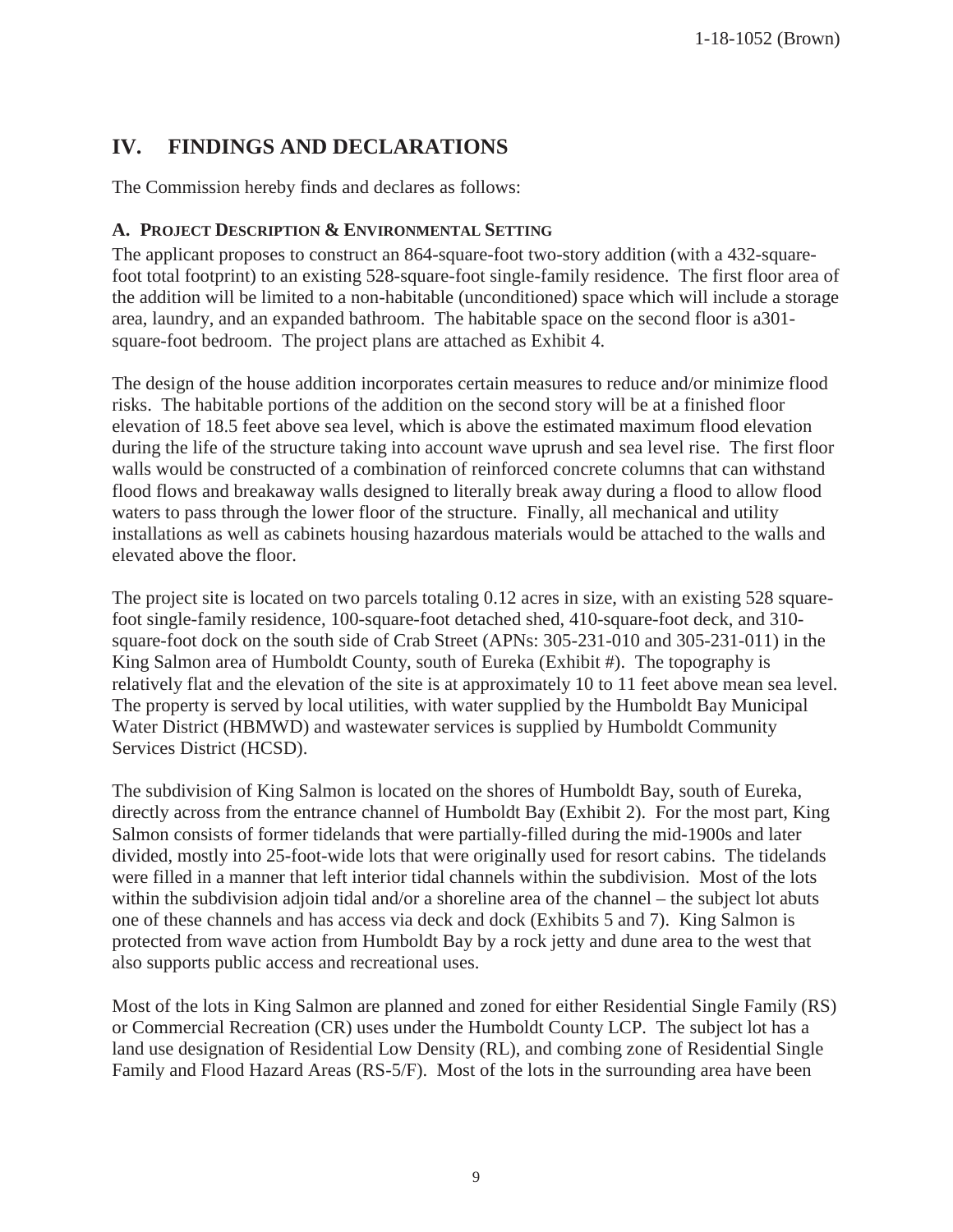developed with single-family homes of varying sizes and heights displaying a variety of architectural styles.

The King Salmon community is accessed by King Salmon Avenue and Buhne Drive, which flanks the northwest and western sides of the subdivision, and separates the developed area from a dune area that borders the waters of Humboldt Bay. The dune and bay shoreline area is accessible to the public, and there is ample public parking along Buhne Drive. The subject property is approximately 476 feet from the intersection of Buhne Drive and Crab Street, and inland from the dune and public shoreline area (Exhibit #).

#### **B. OTHER AGENCY APPROVALS**

The proposed project does not require any other agency approvals except for a building permit from Humboldt County.

#### **C. STANDARD OF REVIEW**

The proposed project is located in the Commission's retained jurisdiction. Humboldt County has a certified local coastal program (LCP), but the site is within an area shown on State Lands Commission maps over which the state retains a public trust interest. Therefore, the standard of review that the Commission must apply to the project is the Chapter 3 policies of the Coastal Act.

#### **D. LOCATING AND PLANNING NEW DEVELOPMENT**

Section 30250(a) of the coastal Act states that new development shall be located within or near existing developed areas able to accommodate it or in other areas with adequate public services and where it will not have significant adverse effects, either individually or cumulatively, on coastal resources. The intent of this policy is to channel development toward more urbanized areas where services are provided and potential impacts to resources are minimized.

The subject property is located in the King Salmon subdivision, which is a densely-developed community that is planned and zoned for single-family residential use and some commercial development. The community contains over one hundred developed residences and commercial businesses. The majority of the lots on Crab Street, where the subject lot is located, are developed with residential structures.

The subject property is served by community water and sewer systems provided by the Humboldt Community Services District. Thus, there are adequate services to accommodate the proposed addition to the existing residence. Although the subject site is located in a flood hazard area, as discussed in Finding IV-F, below, the development has been conditioned to minimize flood hazards consistent with the requirements of Section 30253 of the Coastal Act. Furthermore, as discussed in the below findings, the project has been conditioned to protect visual resources, nearby environmentally sensitive habitat areas, and water quality.

Therefore, the Commission finds that as conditioned, the proposed development is consistent with Coastal Act Section 30250(a), in that it is located in a developed area, has adequate water and sewer capability to accommodate it, and will not cause significant adverse effects, either individually or cumulatively, to coastal resources.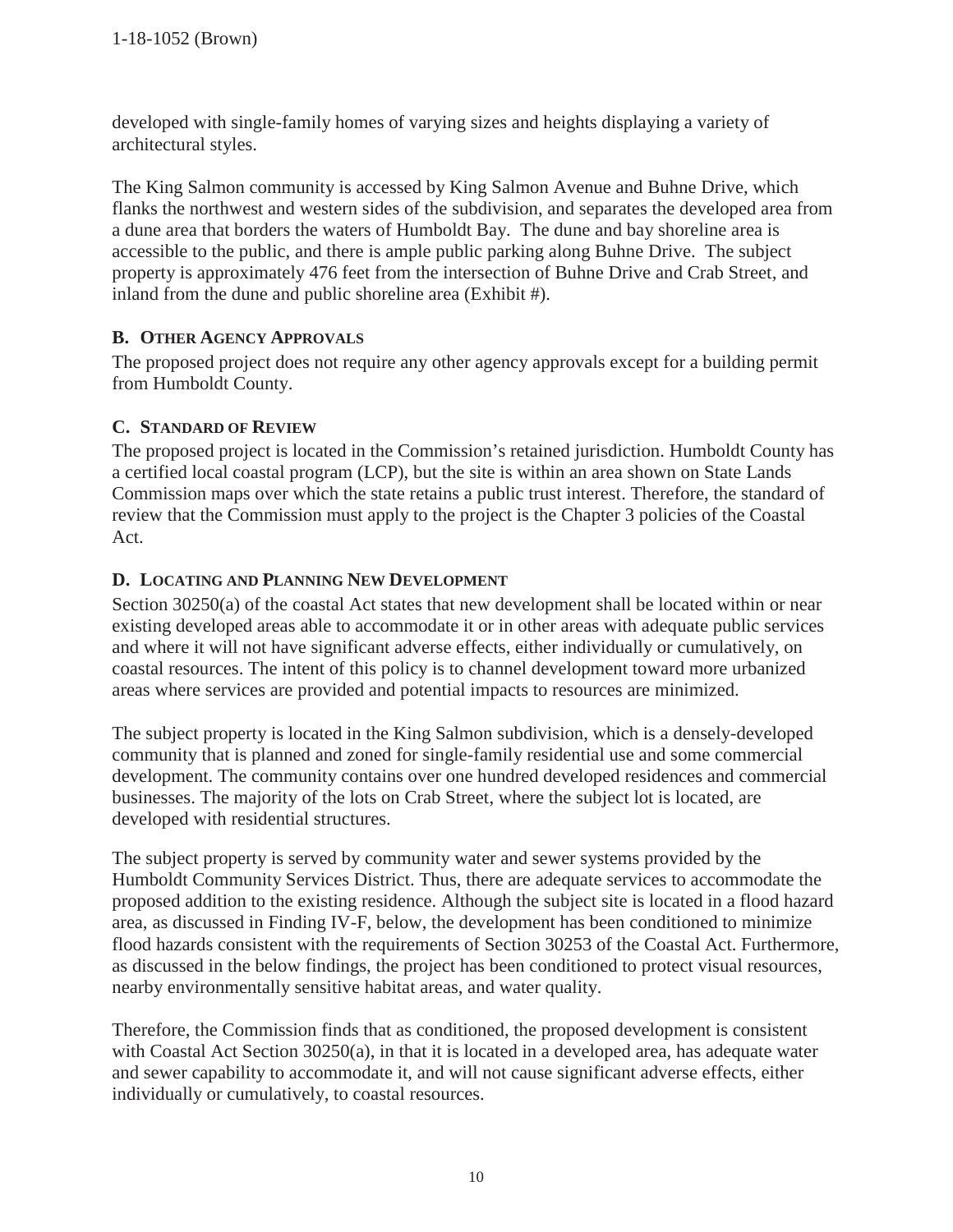#### **E. HAZARDS**

Section 30253 states, in applicable part:

*New development shall do all of the following:* 

*(a) Minimize risks to life and property in areas of high geologic, flood, and fire hazard…*

#### **Flood Hazards**

The risk of flooding is a significant natural hazard affecting development of the subject property. The entire King Salmon subdivision lies within the FEMA-mapped 100-year flood zone and is subject to flooding from extreme high tides and tsunamis.

The project site is between 10 and 11 feet  $(3.04 - 3.35 \text{ meters})$  above sea level  $(NAVD88)^1$  and the finished floor elevation of the new second story will be 9.0 feet (2.7 meters) above ground surface, resulting in a first floor elevation of approximately 19.5 feet (5.94 meters) above sea level. The Commission has approved several residential developments within this subdivision since the Coastal Act became effective, including several just in the past few years (see CDP 1- 11-043 (Needham); CDP 1-12-010 (Kinori); CDP 1-13-004 (Frink); CDP 1-13-005 (Frink); and CDP 1-14-0160 (Sloper).

Coastal Act Section 30253 requires that development minimize risks to life and property in areas of high flood hazard. In other regions of the California Coast, some Local Coastal Programs (LCPs) such as the San Mateo County and Newport Beach LCPs further restrict or prohibit development in flood hazard areas. In this case, however, the development is located on historic tidelands within the Commission's retained jurisdiction and the Coastal Act is the standard of review. Therefore, the subject development is not subject to additional LCP requirements more restrictive or numerically specific than the requirement of Section 30253 that new development minimize risks to life and property in areas of high flood hazard.

Extreme high tide events in conjunction with future sea-level rise will increase the vulnerability of the subject site and the entire King Salmon community.

As is true globally and along California's coast, sea levels in the project area have been rising over time. Increased SLR can lead to greater temporary flooding of King Salmon and other areas due to increased tidal elevations and elevated coastal water levels during extreme tidal events such as king tides, strong winds, and storm surges; as well as eventual permanent inundation of low-lying areas. Importantly, climate change may lead to increased extreme storm events (in terms of intensity and/or rate of occurrence) and therefore increased events of flooding through extreme precipitation and storm water runoff events.

The State of California has undertaken significant research to understand how much sea level rise to expect over this century and to anticipate the likely impacts of such sea level rise. In April

 $\overline{a}$ <sup>1</sup> The North American Vertical Datum of 1988 (NAVD88) is the vertical control datum established in 1991 by the minimum-constraint adjustment of the Canadian-Mexican-United States leveling observations. https://www.ngs.noaa.gov/datums/vertical/north-american-vertical-datum-1988.shtml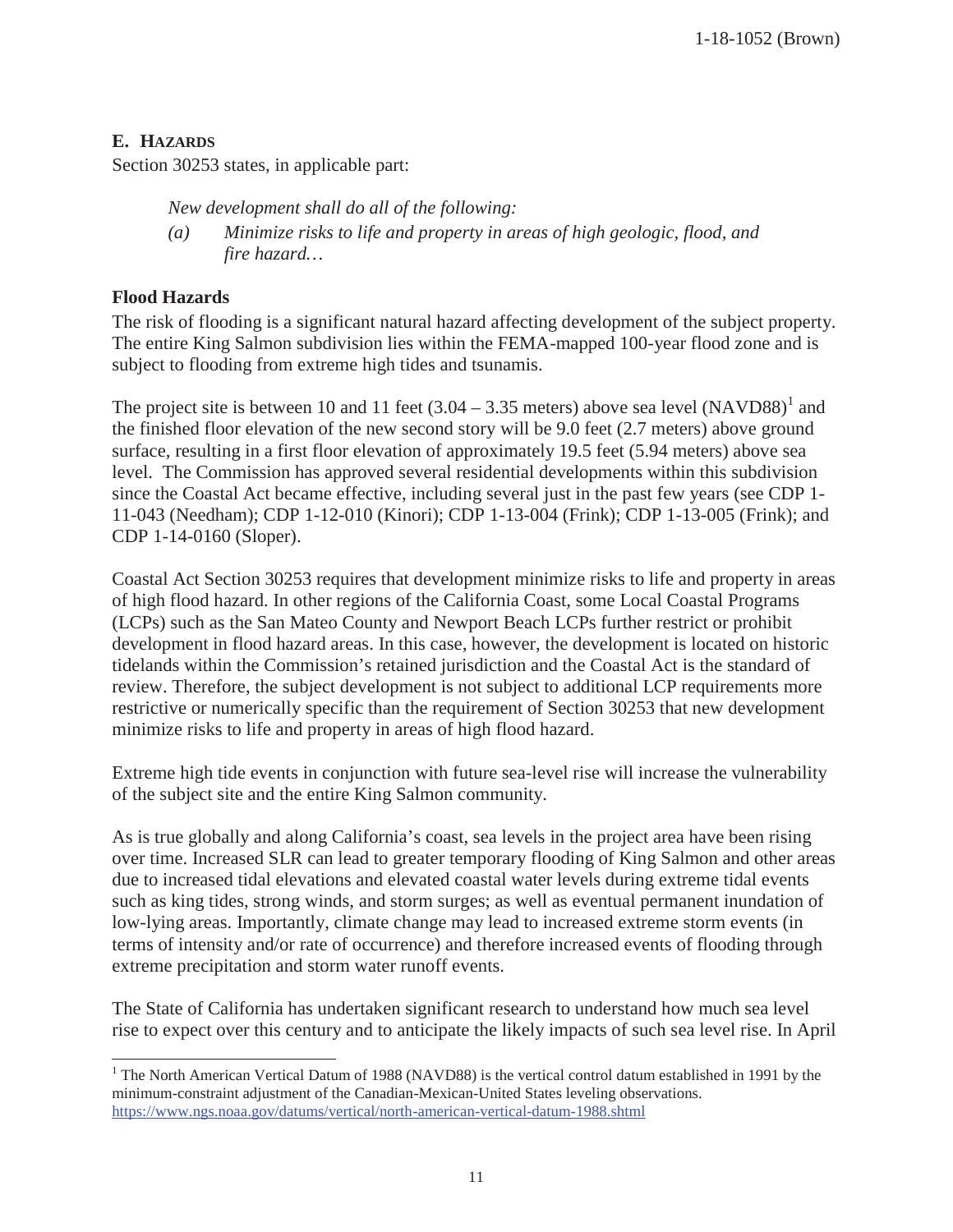1-18-1052 (Brown)

2017, a working group of the Ocean Protection Council's (OPC) Science Advisory Team released Rising Seas in California: An Update on Sea-Level Rise Science. This report synthesizes recent evolving research on sea level rise science, notably including a discussion of probabilistic sea level rise projections as well as the potential for rapid ice loss leading to extreme sea level rise. This science synthesis was integrated into the OPC State of California Sea-Level Rise Guidance 2018 Update. This Guidance document provides high-level, statewide recommendations for state agencies and other stakeholders to follow when analyzing sea level rise. Notably, it provides a set of projections that OPC recommends using when assessing potential sea level rise vulnerabilities for various projects. Taken together, the Rising Seas science report and updated State Guidance account for the current best available science on sea level rise for the State of California, and these projections accordingly have been incorporated into the Coastal Commission's Sea Level Rise Policy Guidance (2018 Science Update).

The OPC Guidance provides sea level rise projections for twelve California tide gauges, and recommends using the projections from the tide gauge closest to the project site. In this case, the North Spit tide gauge in Humboldt Bay is the closest gauge. The Humboldt Bay region is experiencing the greatest rate of relative sea level rise in the State due to active subsidence as the result of both seismic activity and compaction of former tidelands. Relative sea level rise (RSLR), combines rates of both vertical ground movement and regional sea level rise. Humboldt Bay's average rate of relative sea level rise currently is 0.18 inches/year (18 inches per century), which is greater than anywhere else in California (Patton 2017).

The proposed development involves an addition to an existing single-family residence built prior to the Coastal Act that is already vulnerable to flooding risks. The Commission must evaluate the conformance of the proposed addition for consistency with the requirements of Section 30253 that development minimize risks to life and property in areas of high flood risk, but the property owner has the right to retain the existing legal development on the site despite its vulnerability to flood risk.

The proposed development will enlarge the size of the existing small residence from 528 square feet to a total of 1,392 square feet and increase the number of bedrooms from one to two, but will not increase the density of residential use at risk to flood hazards. The addition does not add additional residential units and the home will remain a single-family residence. Any future proposal to add a residential unit would require an additional coastal development permit or permit amendment, and the Commission would review any such increase in density for conformance with the requirements of Section 30253 that development minimize risks to life and property in areas of high flood risk.

To evaluate the consistency of the currently proposed addition with Section 30253, the Commission must consider whether the development as proposed minimizes flood risks. The primary way to minimize flood risks from tidal waters is to site the habitable portions of proposed structures above maximum flood elevations. The maximum flood risk that would affect the proposed development at the site would occur under a combined event of projected maximum relative sea level rise over the life of the structure, high tide, a 100-year storm surge, and a 100-year wave event. To evaluate this risk, the applicant submitted a wave uprush and sea level rise study for the subject property. The study assumes the proposed addition would have an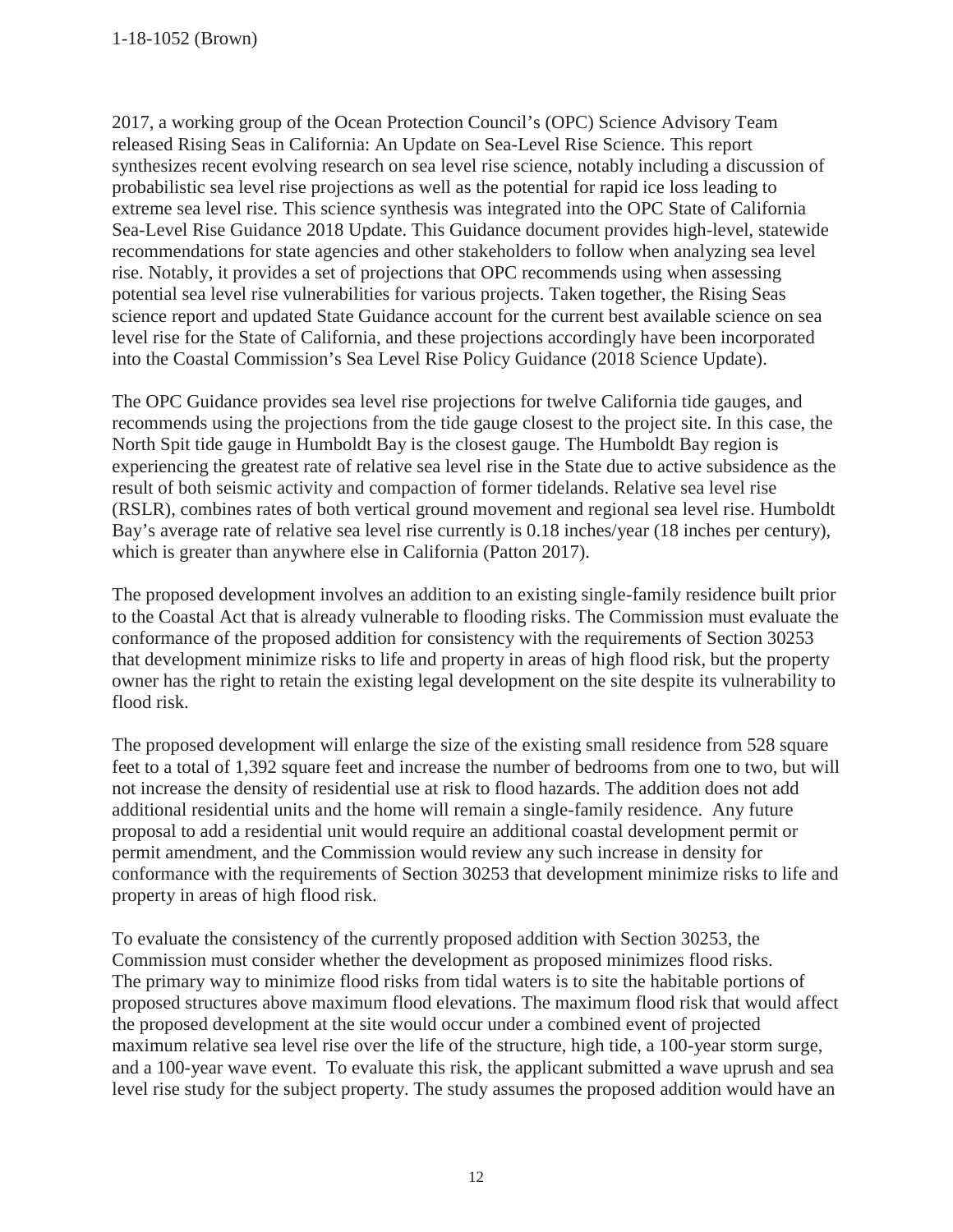economic life of 100 years. The study provided a wave uprush analysis and evaluation of maximum flood levels associated with a combined event of projected relative sea level rise over the next 100 years until 2115, a 100-year wave event and a 100-year storm surge all occurring at high tide.

Wave uprush is the maximum vertical extent of wave run-up on a structure above the design still water level. To establish the design still water levels upon which to model the 100-year wave event, the study superimposed the highest observed astronomical tidal water level with the highest observed storm surge and both the maximum and minimum 100-year mean relative sea level rise estimates based on observations and predictions for the North Spit gage. The study then assessed maximum fetch lengths within Humboldt Bay upon which the wind could potentially interact to generate the largest wind-waves at King Salmon. The study assumed that for the purpose of assessing wave uprush, that the design storm and sea level rise scenario most likely to affect the subject property would result from storm generated wind waves with a southwesterly wind direction and associated fetch component operating within the confines of South Humboldt Bay.

While the northwestern shoreline of King Salmon is somewhat influenced by ocean waves propagating through the Bay's entrance channel, these ocean generated waves are substantially attenuated by the relatively narrow bay entrance and associated shoreline armoring in conjunction with extensive shoals that range between approximately -9.8 to -16.4 feet (-3 to -5 meters) NAVD 88 throughout most of Entrance Bay. Additionally, existing rock groins at King Salmon Beach [approximately 11.5 feet (3.5 meters) NAVD 88], a small dune field [ranging from 14.8 to 19.7 feet (4.5 to 6 meters NAVD 88)], and a concrete sea wall [approximately 13.1 feet (4 meters) NAVD 88] provide substantial protection from deep water wave propagation and associated shoreline impacts under current conditions. Considering the range of design still water levels incorporated into the analysis, any additional inundation considered for the subject property associated with wave uprush was assumed to be driven by locally generated windwaves interacting with a shallow, inundated landscape under 100-year sea levels and maximum storm surge.

Following guidance provided by the U.S. Army Corps of Engineers Shore Protection Manual Volume I (USACE 1984), maximum observed wind speeds were converted to wind stress and incorporated with fetch lengths and water depths derived from the Humboldt Bay DEM to generate maximum wave height and period estimates for King Salmon. For this analysis, it was assumed that maximum observed wind speeds aligned with maximum fetch lengths. Wave uprush for the subject parcel was then calculated according to Holmes (2001), assuming that a non-breaking wave interacting with the vertical walls of the proposed development in conjunction with the maximum design still water level would generate the maximum 100-year inundation level. The analysis also included a projected range of sea level rise that would affect the site over the economic life of the project based on the best available science (OPC 2018).

As previously stated, the project site is between 10 and 11 feet  $(3.04 - 3.35$  meters) above sea level (NAVD88) and the finished floor elevation of the new second story is 9.0 feet (2.7 meters) above ground surface, resulting in an elevation of approximately 19.5 feet (5.94 meters) above sea level. The finished floor elevation of the habitable floor will be approximately 5.6 feet (1.7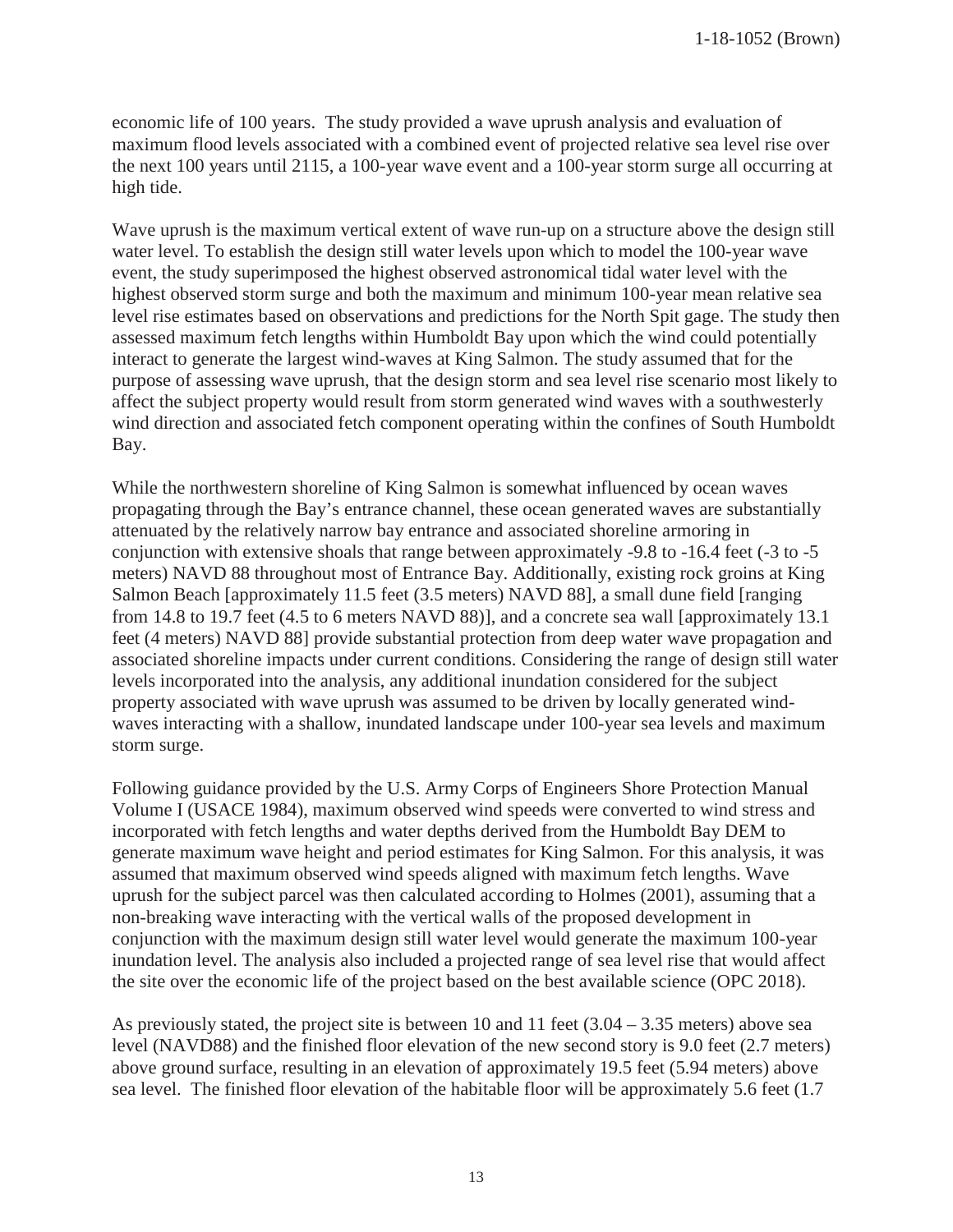meters) above the highest predicted inundation levels considered in the 100-year Wave Uprush and Sea Level Rise Study (PWA 2015).

Siting all habitable portions of the proposed residence on the upper floor of the proposed residence will minimize risks to residents in the event of a flood. Residents would be less likely to be occupying the non-habitable spaces in the event of a sudden flood and would therefore be less at risk of immediate danger. In addition, in the aftermath of a flood, residents may be able to continue to shelter in the upper floor even if the lower floor becomes unusable. The ground level of the new addition is planned for use as storage space, laundry, and an expanded bathroom, and is proposed to be used only for non-habitable uses. These proposed uses of the lower floor can be considered to be non-habitable uses. Zoning ordinances often exclude these kinds of uses under definitions of habitable spaces or rooms. For example, Section 313-153 of Humboldt County's certified coastal zoning code defines "habitable room" as follows:

*Any room in a main or accessory building except a bathroom, water closet, hall storage space, utility room, foyer, communicating hall, pantry, laundry, or unfinished attic, basement or cellar.* 

The Commission finds that limiting the use of the lower floor to the proposed specific uses and confining habitable spaces to the upper floor would minimize risks to personal safety during flood events. However, portions of the lower floor, including the large unconditioned space, storage areas, and the undefined space between the stairway and the laundry and bathroom would be feasible to physically convert to a bedroom, living room, or other habitable rooms.

To ensure that future residents of the new house do not convert the lower floor spaces of the addition to bedrooms, dens, or other habitable spaces that would create greater safety risks or risks of greater property damage, the Commission attaches Special Condition No. 2. The special condition limits use of the lower floor to the proposed uses unless the owner obtains a permit amendment from the Commission to allow other uses.

The Commission also notes that Section 30610(a) of the Coastal Act exempts certain improvements to existing single-family residential structures from coastal development permit requirements. Pursuant to this exemption, once a house has been constructed, certain improvements that the applicant might propose in the future are normally exempt from the need for a permit or permit amendment. Depending on the specific improvements proposed, building additions and remodeling of the residence could increase flood hazard risks. Section 30610(a) requires the Commission to specify by regulation those classes of development which involve a risk of adverse environmental effects and require that a permit be obtained for such improvements. Pursuant to Section 30610(a) of the Coastal Act, the Commission adopted Section 13250 of Title 14 of the California Code of Regulations (CCR). Section 13250(b)(6) specifically authorizes the Commission to require a permit for improvements to existing singlefamily residences that could involve a risk of adverse environmental effect by indicating in the development permit issued for the original structure that any future improvements would require a development permit. As noted above, improvements to the lower floor of the approved addition that involve adding habitable uses could increase the danger of harm to residents and property damage from flooding in a manner inconsistent with the requirements of Section 30253 of the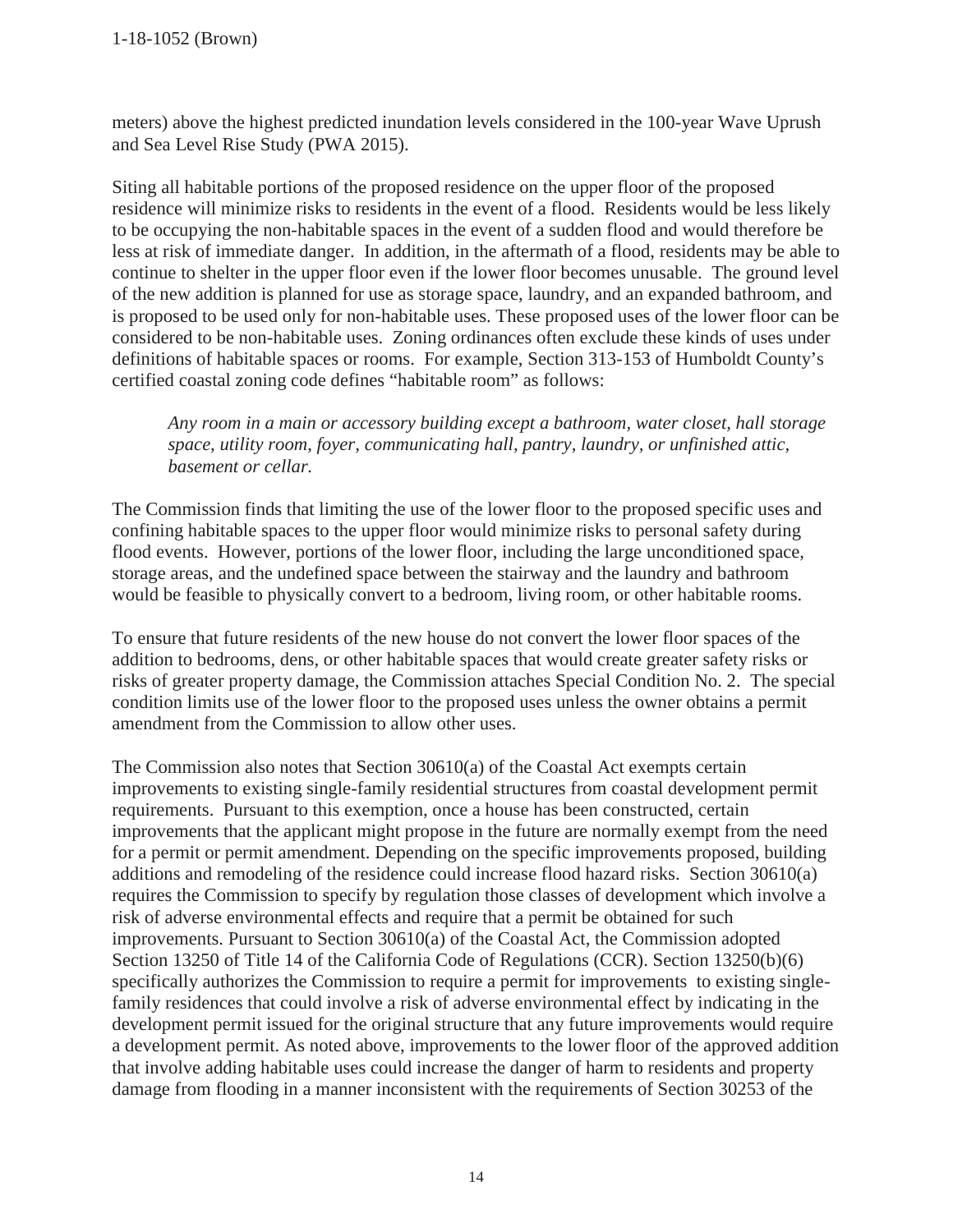Coastal Act that risks of flood hazard of development be minimized. Therefore, pursuant to Section 13250 (b)(6) of Title 14 of the CCR, the Commission attaches Special Condition No. 5 which requires that all future improvements to the development authorized by this permit that might otherwise be exempt from CDP requirements requires an amendment or new CDP. This condition will allow future development to be reviewed by the Commission to ensure that future improvements to the development will not increase flood hazard risks. Special Condition No. 6 also requires that the applicants record and execute a deed restriction approved by the Executive Director against the property that imposes the special conditions of this permit as covenants, conditions, and restrictions on the use and enjoyment of the property. Special Condition No. 6 will also help assure that future owners are aware of these CDP requirements applicable to all future development.

The applicant has incorporated additional design components into the proposed residence to minimize risks of flooding from the combined effects of sea level rise, high tides, storm surge, and extreme wave effects.

First floor walls will be composed of both reinforced concrete columns and breakaway walls in others. These walls will extend from the finished garage slab elevation up to the bottom of the framing for the first floor of living space. The reinforced concrete columns are designed to withstand the hydrodynamic force of tidal surge and waves without collapsing. The breakawaywall portions of the first floor walls are intended to collapse under wave loads. The combination of the two wall types is designed to allow waves and water moving at high velocity to pass through the addition without causing collapse, displacement, or other structural damage to the elevated building or the supporting foundations system. Special Condition 1-B requires that these proposed flood risk minimization measures be incorporated into final house plans to be submitted for the Executive Director's review and approval.

Furthermore, to minimize the chances that hazardous materials enter the water during high tide storm and flooding events, the applicant is proposing elevated storage cabinets within the first floor to contain storage for all paints and cleaners, as well as all mechanical and utility installations. Similarly, the applicant proposes that all mechanical and utility installations such as electrical panels, on-demand hot water heaters, and force air furnaces be attached to the first floor walls. Again, Special Condition 1-B requires that these proposed flood risk minimization measures be incorporated into final house plans to be submitted for the Executive Director's review and approval.

In addition to the risk of flood hazards associated with extreme high tides and future sea level rise, the subject property, along with many others around Humboldt Bay, is shown on emergency planning maps published in 2009 by the California Emergency Management Agency, California Geologic Survey, and University of Southern California as being within the zone of potential inundation by a tsunami. If the region were to suffer a major earthquake along the Cascadia Subduction Zone, a local tsunami could hit the Humboldt Bay shoreline within minutes. Maximum tsunami inundation levels, which are believed to be at least 30 feet above mean sea level at this location. The average ground elevation of the site is 10-11 feet above Mean Sea Level. Thus, the site could be affected by a tsunami surge rising 20 feet above ground level, and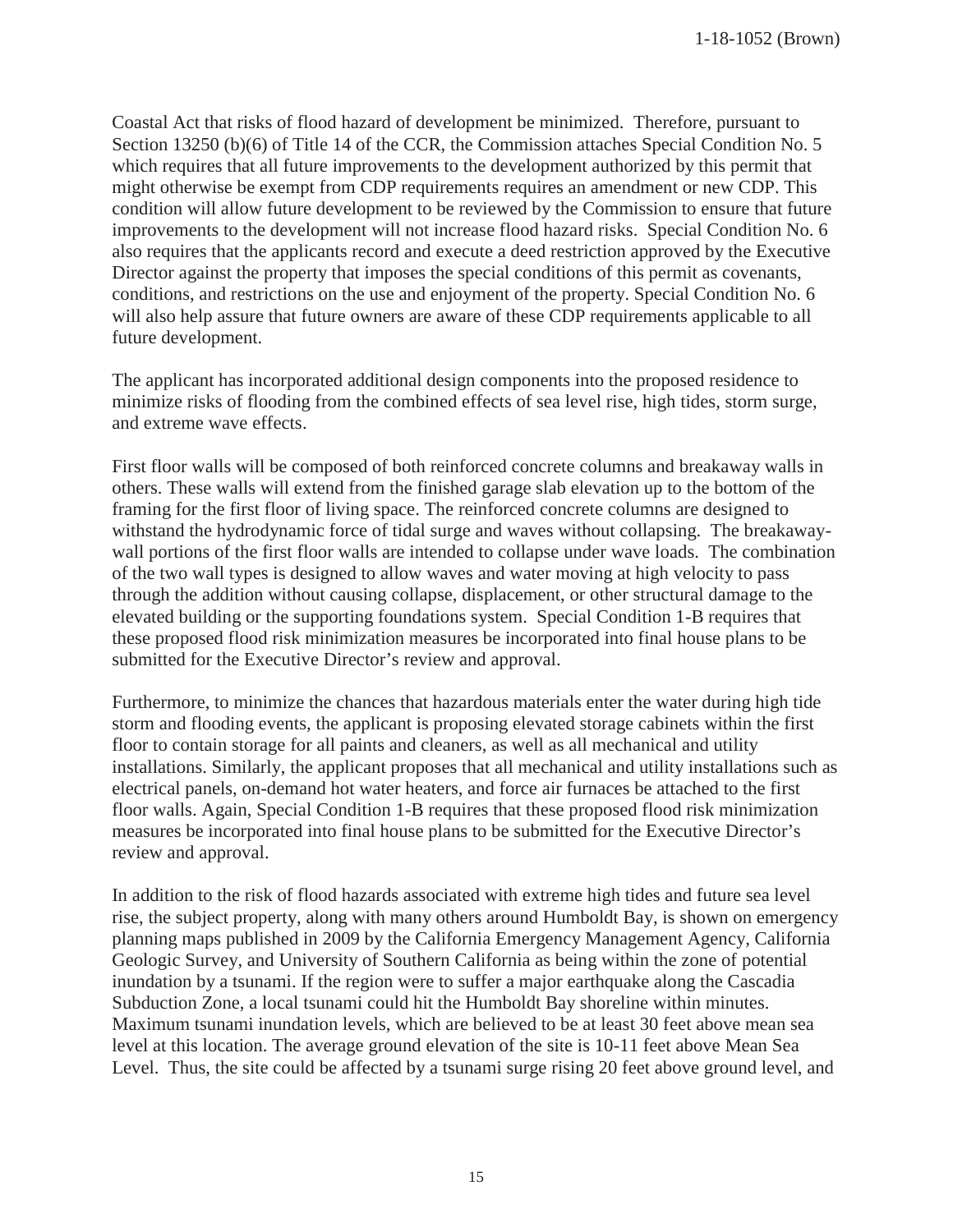it is not possible to site the addition out of the tsunami inundation area where it would avoid potential damage from all tsunamis.

Although it is not feasible to site the addition out of harm's way of all tsunamis, risks to life can be minimized through the use of tsunami warning and evacuation procedures. The National Weather Service, in combination with other agencies, has developed a community tsunami readiness program and tsunami warning and evacuation procedures have been established for the King Salmon community. A tsunami siren has been installed, there is a clearly marked tsunami evacuation route and a sheltering location has been established on higher ground on the adjoining PG&E power plant site. Evacuation drills have also been conducted.

Therefore, the Commission finds that there are no further feasible mitigation measures available to minimize the flood risk from tsunami wave run-up at the site.

The Commission further finds that if the applicant and future landowners receive notification of the flood risks associated with the property, then the applicant and future landowners of the property can decide whether to implement development on the site despite the risks. Therefore, the Commission attaches Special Condition Nos. 4 and 6. Special Condition No. 4 requires the landowner to assume the risks of flooding hazards to the property and to waive any claim of liability on the part of the Commission. Given that the applicant has chosen to implement the project despite flooding risks, the applicant must assume the risks. In this way, the applicant is notified that the Commission is not liable for damage as a result of approving the permit for development. The condition also requires the applicant to indemnify the Commission in the event that third parties bring an action against the Commission as a result of the failure of the development to withstand hazards. To ensure that all future owners of the property are aware of the flood hazard present at the site, the Commission's immunity from liability and the indemnity afforded the Commission.

To ensure that all future owners of the property are aware of the flood hazard present at the site, the Commission's immunity from liability, and the indemnity afforded the Commission, Special Condition No. 6 requires recordation of a deed restriction that imposes the special conditions of the permit as covenants, conditions, and restrictions on the use of the property.

#### **Geologic Hazards**

A geologic soils report of the site was performed by Gary L. Manhart, CEG No. 2651, dated April 5, 2018 (Exhibit 8). The geologic soils report evaluated potential geologic hazards that might affect the site, and the report indicates that site may be affected by the following hazards: seismic ground shaking, liquefaction, flooding, tsunami, and high groundwater.

The geologic soils report found that the residential addition is feasible from geotechnical standpoint, and the site is generally suitable for the application of a standard code foundation. Seismic risks can be reduced, but may not be entirely mitigated, by the application of current codes and seismic design practices.

The engineering geologic soils report concludes that the project site may be suitable for the proposed residential addition. The report includes a number of recommendations to reduce the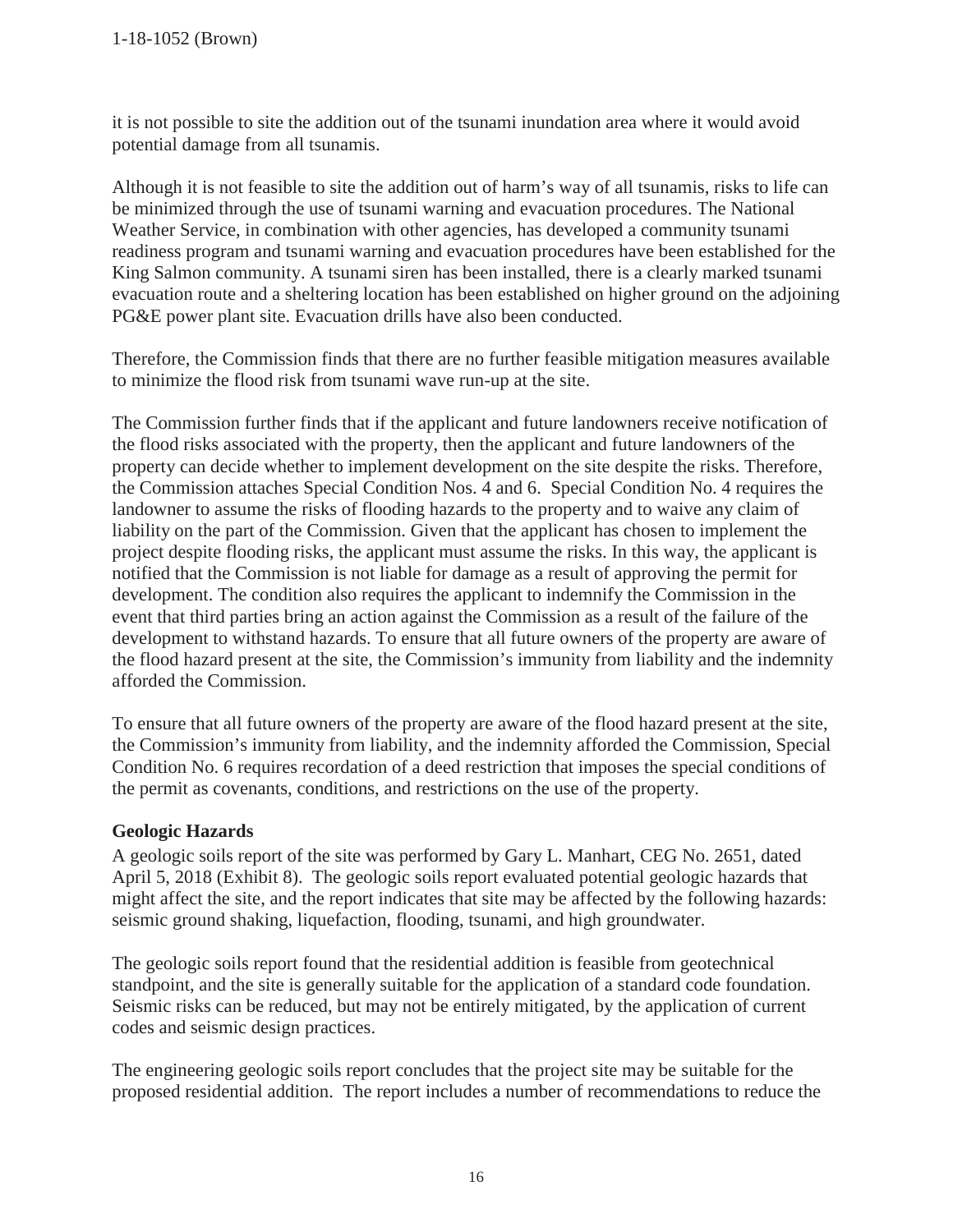potential consequences of the liquefaction hazard. The recommendations address site grading, soil compaction, structural fills, foundation design, seismic design criteria, pavement design, landscaping, and site drainage. The recommendations are found in Section 6.0 of the report.

The principal recommendations concern foundation design. The report recommends that a concrete slab-on-grade foundation with thickened edge be used, and that the floors be a minimum thickness of 4 inches, reinforced, and underlain by at least 4 inches of clean (less than 5% fines) 0.75-inch gravel (termed "slab base rock") to act as a capillary moisture break. The gravel should be overlain by a vapor retarder (15 mil Stego wrap or equivalent) to reduce the possibility of moisture migration through the concrete floor. Joints between membrane sheets and utility pipe openings should be lapped and taped. Care should be taken during slab construction to protect the plastic membrane against punctures. All foundation elements must be embedded into the suitable load bearing material to meet the minimum California Building Code (CBC) requirements.

To ensure that the proposed addition is developed consistent with the foundation and other recommendations of the engineering geologic soils report to mitigate potential geologic hazards affecting the site, the Commission attaches Special Condition No. 3, which requires that the final construction plans for the development adhere to the design recommendations specified in the geotechnical report. In addition, the condition requires the applicant submit evidence that an appropriate licensed professional has reviewed and approved all final design, construction, grading, and drainage plans and certified that each of those final plans is consistent with all of the recommendations specified in the above-referenced geologic report.

As previously discussed, Special Condition No. 4 requires the landowner to assume the risks of extraordinary erosion and geologic hazards of the property and waive any claim of liability on the part of the Commission. Given that the applicants have chosen to implement the project despite these risks, the applicants must assume the risks. In this way, the applicants are notified that the Commission is not liable for damage as a result of approving the permit for development. The condition also requires the applicants to indemnify the Commission in the event that third parties bring an action against the Commission as a result of the failure of the development to withstand hazards.

As discussed above, the project as conditioned will not eliminate all risk to life and property from hazards. However, all feasible mitigation measures necessary to minimize the flood and geologic risks have been incorporated into the project as conditioned. Therefore, the Commission finds that the proposed project, as conditioned, will minimize risk to life and property from hazards, consistent with Section 30253 of the Coastal Act.

#### **F. VISUAL RESOURCES**

Section 30251 of the Coastal Act requires that the scenic and visual qualities of coastal areas shall be considered and protected as a resource of public importance. The Section requires, in applicable part, that permitted development be sited and designed to protect views to and along the ocean and scenic coastal areas, to minimize the alteration of natural land forms, and to be visually compatible with the character of surrounding areas.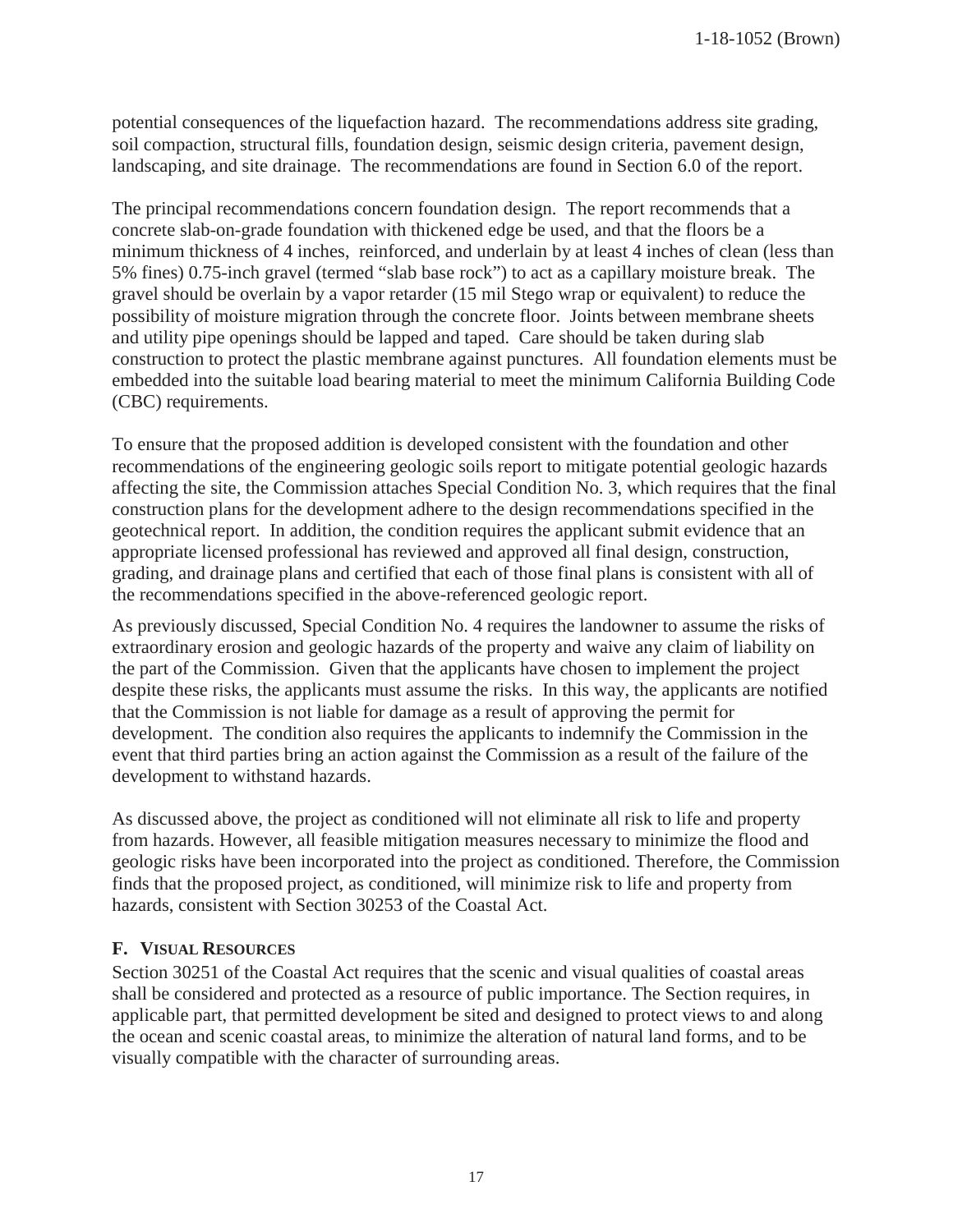The project site is located in a densely developed neighborhood. No public views of Humboldt Bay or the shoreline are afforded through the property, which is a developed lot located along the inland side of Buhne Drive and bordered on its other three sides by other residential development and Cod Street. Expansive and unobstructed public views of Humboldt Bay and coastal dunes are available for motorists and pedestrians from Buhne Drive seaward of the subject site. In addition, public parking is available along Buhne Drive for access to the dunes and shoreline and viewing the Bay. Thus, the proposed development will not have a significant adverse impact on views to or along the shoreline as seen from publicly-accessible vantage points.

As the site is relatively flat and does not require significant grading that would change the basic topography of the site, the proposed project minimizes the alteration of natural landforms.

As the proposed new structure would be visible from Crab Street, the Commission must consider whether the proposed development would be compatible with the character of the surrounding area. The character of the King Salmon area is largely defined by its bay-shore setting and predominantly single-family residential and commercial composition. The community consists of a diversity of architectural styles and sizes of structures ranging from small, old cabins and manufactured homes to larger two- and even a few three-story homes. The proposed two-story addition will be a maximum of 21.3 feet tall and would be of similar size, scale, and architectural style to some of the other newer development in this neighborhood of diverse structures. Thus, the proposed design of the addition will be visually compatible with the residential and commercial character of the surrounding area.

Although the development pattern is very compact in the King Salmon area, the overall nighttime character of the area in terms of outside illumination is largely suburban in nature, with very little exterior lighting evident. As a result, with the exception of nominally shielded street lighting along Buhne Drive and security lighting within the parking areas of commercial properties in the community, King Salmon has fewer glares from external nighttime lighting than many communities of similar size and density. Accordingly, to protect the character of the area as well as prevent the cumulative impacts of glare to the visual resources of the area, the Commission attaches Special Condition No. 11, which requires that all exterior lighting associated with the proposed development be low-wattage and downcast shielded such that no glare is directed beyond the bounds of the property or into nearby coastal waters.

In summary, the proposed project as conditioned is consistent with Section 30251, as the development will not adversely affect views to or along the coast, result in major landform alteration, or be incompatible with the character of the surrounding area.

#### **G. Water Quality Protection**

Section 30230 of the Coastal Act states, in applicable part, as follows:

*Marine resources shall be maintained, enhanced, and where feasible, restored. Special protection shall be given to areas and species of special biological or economic significance. Uses of the marine environment shall be carried out in a manner that will sustain the biological productivity of coastal waters and that will*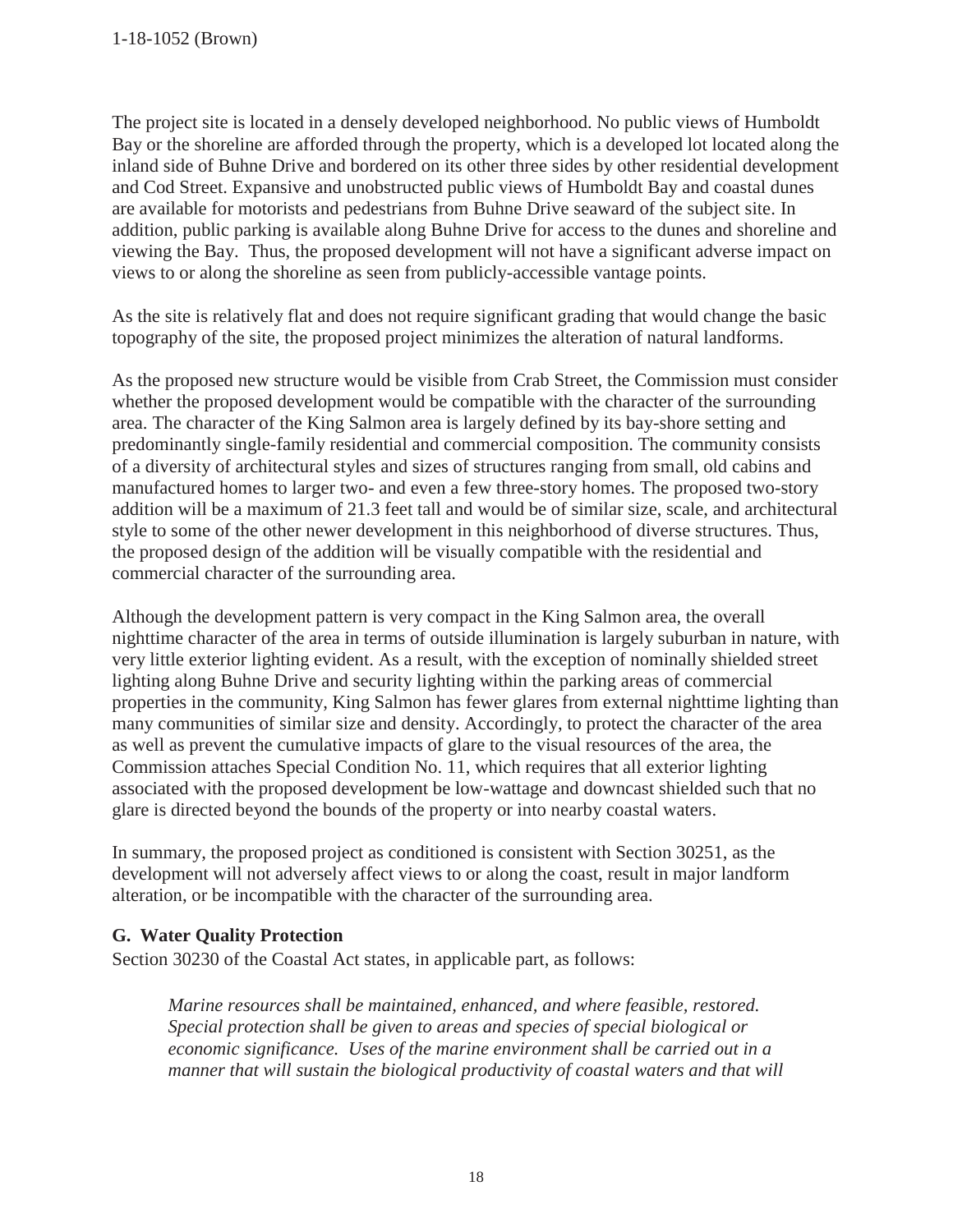*maintain healthy populations of all species of marine organisms adequate for long-term commercial, recreational, scientific, and educational purposes.* 

#### Section 30231 of the Coastal Act states as follows:

*The biological productivity and the quality of coastal waters, streams, wetlands, estuaries, and lakes appropriate to maintain optimum populations of marine organisms and for the protection of human health shall be maintained and, where feasible, restored through, among other means, minimizing adverse effects of waste water discharges and entrainment, controlling runoff, preventing depletion of ground water supplies and substantial interference with surface water flow, encouraging waste water reclamation, maintaining natural vegetation buffer areas that protect riparian habitats, and minimizing alteration of natural streams.* 

Stormwater runoff from the development that is not absorbed into the ground ultimately drains to Humboldt Bay. Stormwater runoff from residential development can adversely affect the biological productivity of coastal waters by degrading water quality. Recognizing this potential impact, Section 30231 requires the protection of coastal waters to ensure biological productivity, and to protect public health and water quality. New development must not adversely affect these values and should help to restore them when possible.

The site is relatively flat, and no grading is proposed due to the site's low relief. The applicant has proposed a construction runoff control plan (Exhibit 7). To manage sediment discharge to receiving waters and to protect water quality, runoff during construction will be controlled through the use of certain Best Management Practices (BMPs). These measures are described below:

- Construction activities shall be scheduled during the dry season (April  $15<sup>th</sup>$  October  $15<sup>th</sup>$ ) where practicable. The purpose is to reduce the amount and duration of soil exposure by wind, rain, runoff, and vehicle tracking; and to perform construction activities and control practices in accordance with the planned schedule. Construction sequencing shall be scheduled to minimize land disturbance for the project during rainy and dry seasons.
- $\bullet$  Erosion Control (EC), also referred to as soil stabilization, comprises source control measures that are designed to prevent soil particles from detaching and becoming transported in stormwater runoff. EC BMPs protect the soil surface by covering and/or binding soil particles. Preservation of existing vegetation provides erosion and sediment control benefits. Existing vegetation shall be preserved at the site where no construction activity is planned. Temporary fencing may be used to delineate the construction activity perimeter and to prevent excessive disturbance of the existing vegetation. Also, straw mulch will be used into disturbed soil to prevent soil particles from being dislodged.
- Sediment Controls (SC) are structural measures that are intended to complement and enhance the EC measures and reduce sediment discharges from construction areas by intercepting and filtering out soil particles that have been detached and transported by the force of water or wind. The standard BMPs proposed include the following BMPs from the California Stormwater BMP Handbook: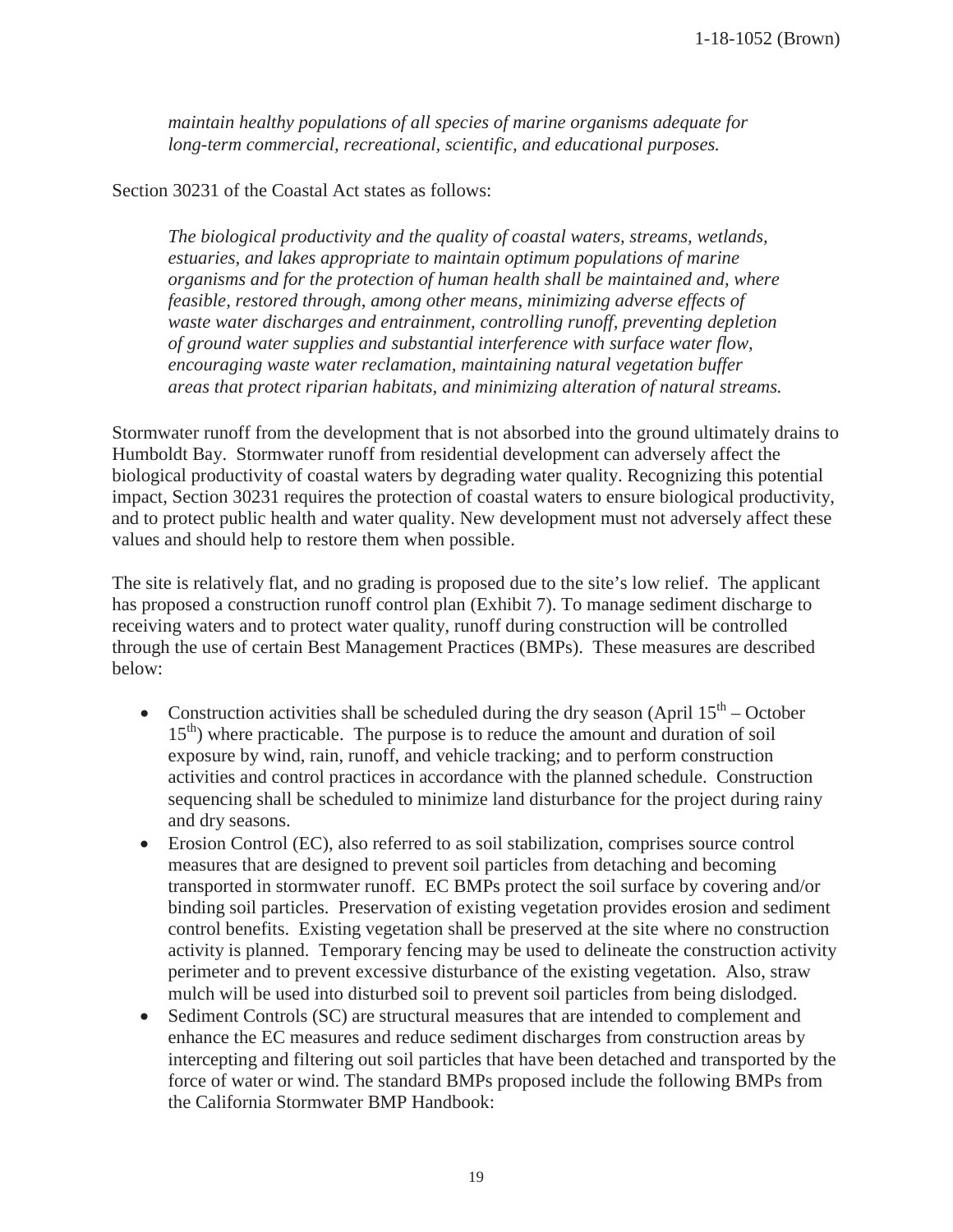- o (EC-1) Scheduling;
- o (SE-1) Silt Fence;
- o (SE-5) Fiber Rolls;
- o (SE-7) Street Sweeping/Vacuuming; and
- o (WM-5) Solid Waste management.

In addition, the applicant has proposed the use of BMP WM-4 from the California Stormwater BMP Handbook, which is designed to prevent or reduce the discharge of pollutants to drainage systems or watercourses from leaks and spills by reducing the chance for spills, stopping the source of spills, containing and cleaning up spills, property disposing of spill materials, and training employees.

The proposed BMPs will effectively prevent sediment and pollution discharges to receiving waters. Special Condition No. 9 requires that the permittee implement the submitted construction runoff control plan.

Additionally, the applicant has proposed a debris disposal plan (Exhibit 7). Any demolition debris shall be loaded to a transfer vehicle located on Crab Street before being disposed of at the appropriate facility – either Recology Humboldt County (949 Hawthorne Street, Eureka, CA) or Eel River Resource Recovery (965 Riverwalk Drive, Fortuna, CA). If construction debris is required to be stored onsite for any longer than one day, it will be covered in the staging area and girded with fiber rolls to prevent potential runoff. Remaining debris shall be piled and stored in the staging area (see Exhibit 7). Any hazardous materials shall be disposed of at the Recology hazardous waste department.

Special Condition No. 8 requires the permittee to implement the submitted debris disposal plan, demonstrating all demolition and construction debris will be disposed of at an authorized disposal facility to prevent discharge of such material into Humboldt Bay or other coastal waters.

Stormwater runoff from the development that is not absorbed into the ground ultimately drains to Humboldt Bay. Stormwater runoff from residential development can adversely affect the biological productivity of coastal waters by degrading water quality. Recognizing this potential impact, Section 30231 requires the protection of coastal waters to ensure biological productivity, and to protect public health and water quality. New development must not adversely affect these values and should help to restore them when possible. Therefore, Special Condition No. 7 requires the applicant to submit a final post-construction runoff treatment plan to ensure that flows from the proposed residence will be directed away from the Bay and to the front yard area of the parcel either to a grassy swale for biofiltration and/or to a French drain to disperse the runoff into the ground.

Thus, as conditioned, the Commission finds that the proposed project will maintain the biological productivity and quality of coastal waters appropriate to maintain optimum populations of marine organisms, and protect human health as mandated by the requirements of Sections 30230 and 30231 of the Coastal Act.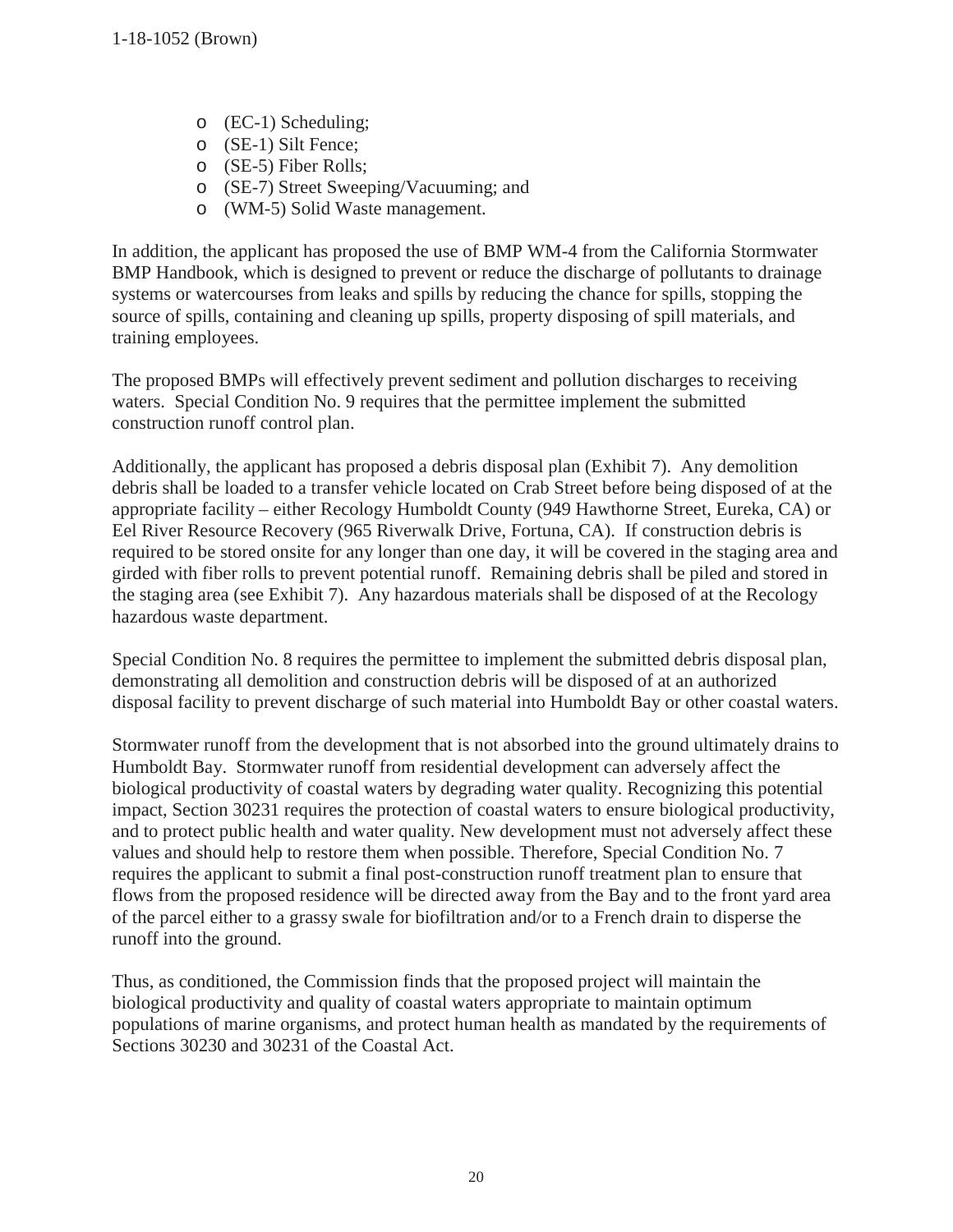1-18-1052 (Brown)

#### **H. ENVIRONMENTALLY SENSITIVE HABITAT AREAS**

Section 30240(b) of the Coastal Act requires that environmentally sensitive habitat areas (ESHAs) be protected against any significant disruption of habitat values potentially resulting from adjacent development. Section 30240(b) of the Coastal Act states, in applicable part, the following:

*Development in areas adjacent to environmentally sensitive habitat areas and parks and recreation areas shall be sited and designed to prevent impacts which would significantly degrade those areas, and shall be compatible with the continuance of those habitat and recreation areas.* 

The subject property, which is currently developed, does not contain any known environmentally sensitive habitat. However, coastal dune habitat exists west of Buhne Drive, approximately 750 feet west of the subject property. Coastal dune habitats in the North Coast region in general often support populations of rare, threatened, and endangered plant species, including beach layia (*Layia carnosa*), Humboldt Bay wallflower (*Erysimum menziesii* ssp. *eurekense*), pink sand verbena (*Abronia umbellata* var*. breviflora*), dark-eyed gilia (*Gilia millefoliata*), and other rare species. Both the Commission and the County in past permitting actions for projects in the region have considered these rare plant habitat areas to be ESHA under the Coastal Act and certified LCP. Additionally, the Commission has considered coastal dune habitat in and of itself in the absence of rare species to be ESHA, since the habitat in general is both rare and especially valuable because of its special nature and role in an ecosystem and could be easily disturbed or degraded by human activities and developments.

In addition, substantial acreage of diked freshwater wetlands is located east of the project site off of King Salmon Avenue.

The Commission finds that the coastal dunes and diked freshwater wetlands located in the vicinity of the proposed development do constitute ESHA, and the ESHA could be adversely affected if nonnative, invasive plant species were introduced in landscaping at the subject site. If any of the proposed landscaping were to include introduced invasive exotic plant species, the weedy landscaping plants could colonize (e.g., via wind or wildlife dispersal) the nearby dune or wetland ESHA over time and displace native vegetation, thereby disrupting the functions and values of the ESHA. The Commission attaches Special Condition No. 10 to ensure that only native and/or non-invasive plant species are planted on the subject property. As conditioned, the proposed project will ensure that the ESHA near the site is not significantly degraded by any future landscaping that would contain invasive exotic species.

In addition, the Commission notes that certain rodenticides, particularly those utilizing blood anticoagulant compounds such as Brodifacoum, Bromadiolone and Diphacinone, have been found to pose significant primary and secondary risks to non-target wildlife present in urban and urban/wildland interface areas. As these target species are preyed upon by raptors or other environmentally sensitive predators and scavengers, the pest control compounds can bioaccumulate in the animals that have consumed the rodents to concentrations toxic to the ingesting non-target species. To avoid this potential cumulative impact to environmentally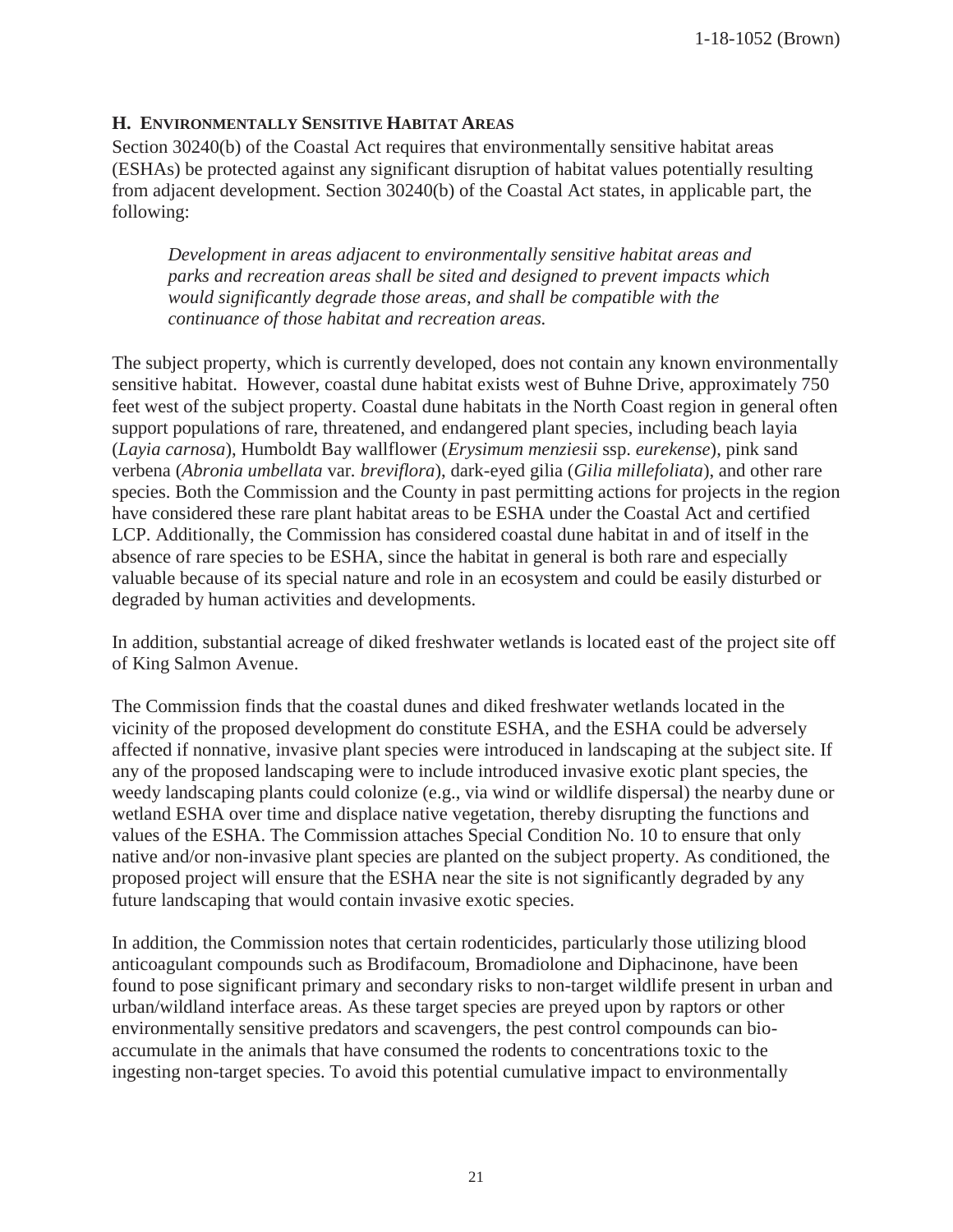sensitive wildlife species, Special Condition No. 10 also contains a prohibition on the use of such anticoagulant-based rodenticides.

With the mitigation measures discussed above, which are designed to minimize any potential impacts to the adjacent ESHA, the project as conditioned will not significantly degrade adjacent ESHA and will be compatible with the continuance of the habitat area. Therefore, the Commission finds that the project as conditioned is consistent with Section 30240(b) of the Coastal Act.

#### **I. PUBLIC ACCESS**

Section 30210 of the Coastal Act requires that maximum public access shall be provided consistent with public safety needs and the need to protect natural resource areas from overuse. Section 30212 of the Coastal Act requires that access from the nearest public roadway to the shoreline be provided in new development projects, except where it is inconsistent with public safety, military security, or protection of fragile coastal resources, or where adequate access exists nearby. Section 30211 of the Coastal Act requires that development not interfere with the public's right to access gained by use or legislative authorization. Section 30214 of the Coastal Act provides that the public access policies of the Coastal Act shall be implemented in a manner that takes into account the capacity of the site and the fragility of natural resources in the area. In applying Sections 30210, 30211, 30212, and 30214, the Commission is also limited by the need to show that any denial of a permit application based on these sections or any decision to grant a permit subject to special conditions requiring public access is necessary to avoid or offset a project's adverse impact on existing or potential access.

The proposed project will not adversely affect public access. The subject property does have shoreline frontage because it fronts onto a canal that is a tributary to Humboldt Bay. However, the limited shoreline area is directly behind the existing house within a densely-developed neighborhood and there is no public trail leading from Crab Street to or along the shoreline of the parcel. As previously discussed, the entire bay front of the King Salmon Subdivision along the west side of Buhne Drive is open and available for public access use. Additionally, public parking is available along Buhne Drive for access to the dunes and shoreline. Therefore, the Commission finds that the proposed project does not have any significant adverse effect on public access, and the project as proposed without new public access is consistent with the above-cited Coastal Act public access polices.

#### **J. CALIFORNIA ENVIRONMENTAL QUALITY ACT**

Section 13906 of the Commission's administrative regulations requires Coastal Commission approval of a coastal development permit application to be supported by findings showing that the application, as modified by any conditions of approval, is consistent with any applicable requirements of the California Environmental Quality Act (CEQA). Section 21080.5(d) (2)(A) of CEQA prohibits a proposed development from being approved if there are feasible alternatives or feasible mitigation measures available, which would significantly lessen any significant effect that the activity may have on the environment.

The Commission incorporates its findings on Coastal Act consistency at this point as if set forth in full. As discussed above, the proposed project has been conditioned to be consistent with the